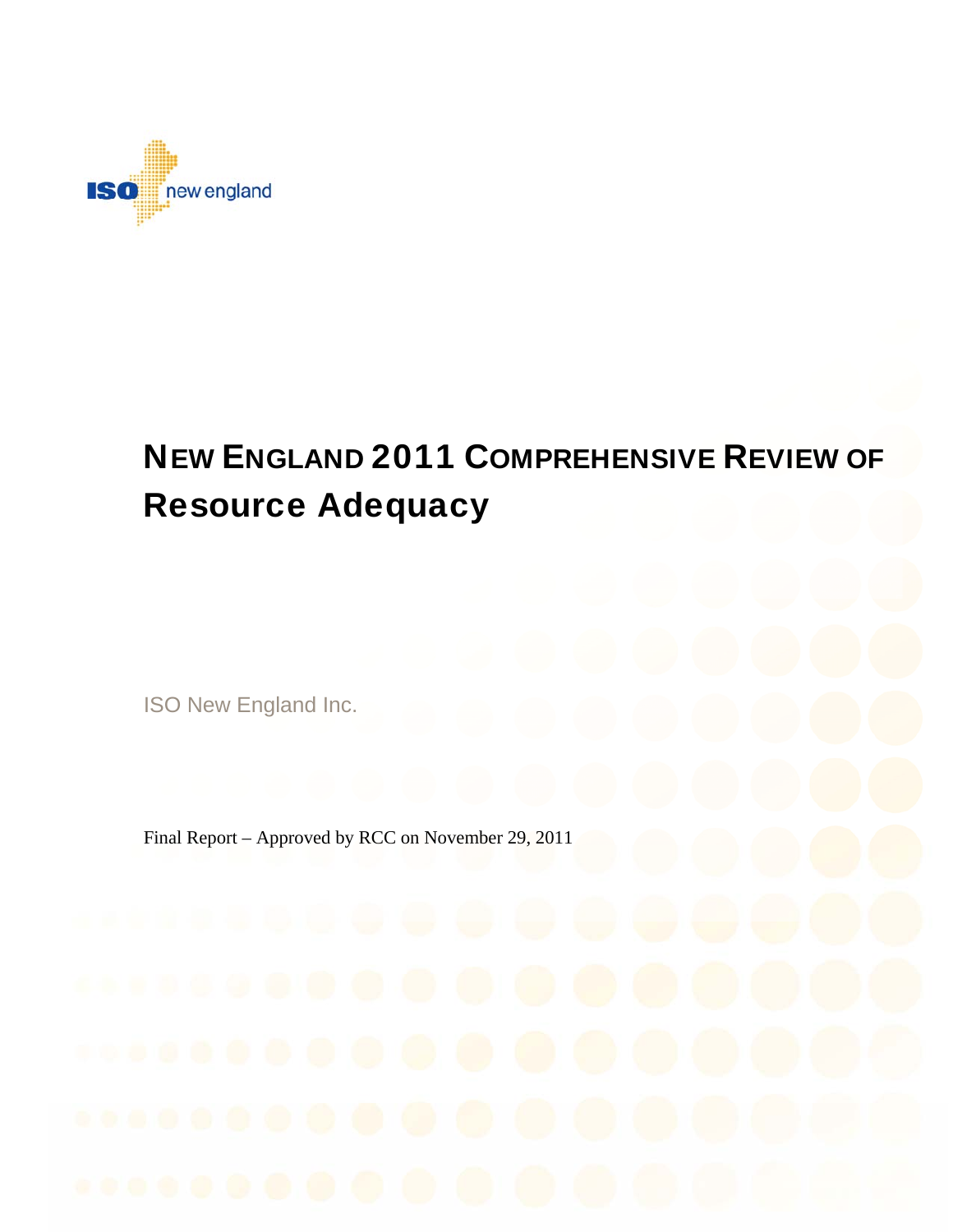### **1.0 EXECUTIVE SUMMARY**

ISO New England Inc. (ISO-NE) is the not-for-profit corporation responsible for the reliable operation of New England's bulk power generation and transmission system. It also administers the region's wholesale electricity markets and manages the comprehensive planning of the regional bulk power system. As part of its planning functions, ISO-NE is the Planning Coordinator for the New England Area of the Northeast Power Coordinating Council (NPCC). One of the ISO-NE Planning Coordinator's responsibilities is to conduct studies and provide results to demonstrate that the New England Area bulk power system complies with the NPCC *Basic Criteria for Design and Operation of Bulk Power Systems* (NPCC Regional Reliability Reference Directory  $#1$ <sup>1</sup> to satisfy NPCC planning compliance requirements.

This 2011 New England Comprehensive Review of Resource Adequacy, covering 2012 through 2016, was prepared by ISO-NE to satisfy NPCC compliance requirements. This comprehensive review follows the guidelines as specified in the Appendix D of NPCC Regional Reliability Reference Directory #1 entitled *Guidelines for Area Review of Resource Adequacy* . This review supersedes the New England 2008 Comprehensive Review of Resource Adequacy<sup>2</sup>, which was approved by the Reliability Coordinating Committee (RCC) on November 19, 2008.

### 1.1. MAJOR FINDING

The findings of this review are based on the results of a resource adequacy assessment of the New England bulk power system using the General Electric Multi Area Reliability Simulation Program (GE MARS) and results of other studies conducted for the ISO New England 2011 Regional System Plan (RSP 11)<sup>3</sup>.

The major findings of this comprehensive review are as follows:

- The economic recession has slowed the growth in summer peak demand, while wholesale electricity markets and other factors have stimulated the successful development of supply and demand resources to meet the needs of the New England region. New England will meet the NPCC resource adequacy criterion of disconnecting firm load customers no more than 0.1 days/year for each year of the study period.
- While natural gas remains the dominant fuel within New England's electric power generation sector, the region's diversity and expected reliability of natural gas supply has improved as a result of the new LNG terminals, storage facilities, and new expansion projects on the pipelines designed to improve the ability to deliver natural gas to the region.

<sup>1</sup> https://www.npcc.org/Standards/Directories/Directory%201%20-

<sup>%20</sup>Design%20and%20Operation%20of%20the%20Bulk%20Power%20System%20Full%20Member%20Approval%20December%2001,%200009%20GUD.pdf 02009%20GJD.pdf<br> $^{2}$  A copy of this review can be found at:

https://www.npcc.org/Library/Resource%20Adequacy/NE\_2008\_Comprehensive\_Review\_of\_Resource\_Adequacy%20-

<sup>3</sup> http://www.iso-ne.com/trans/rsp/index.html.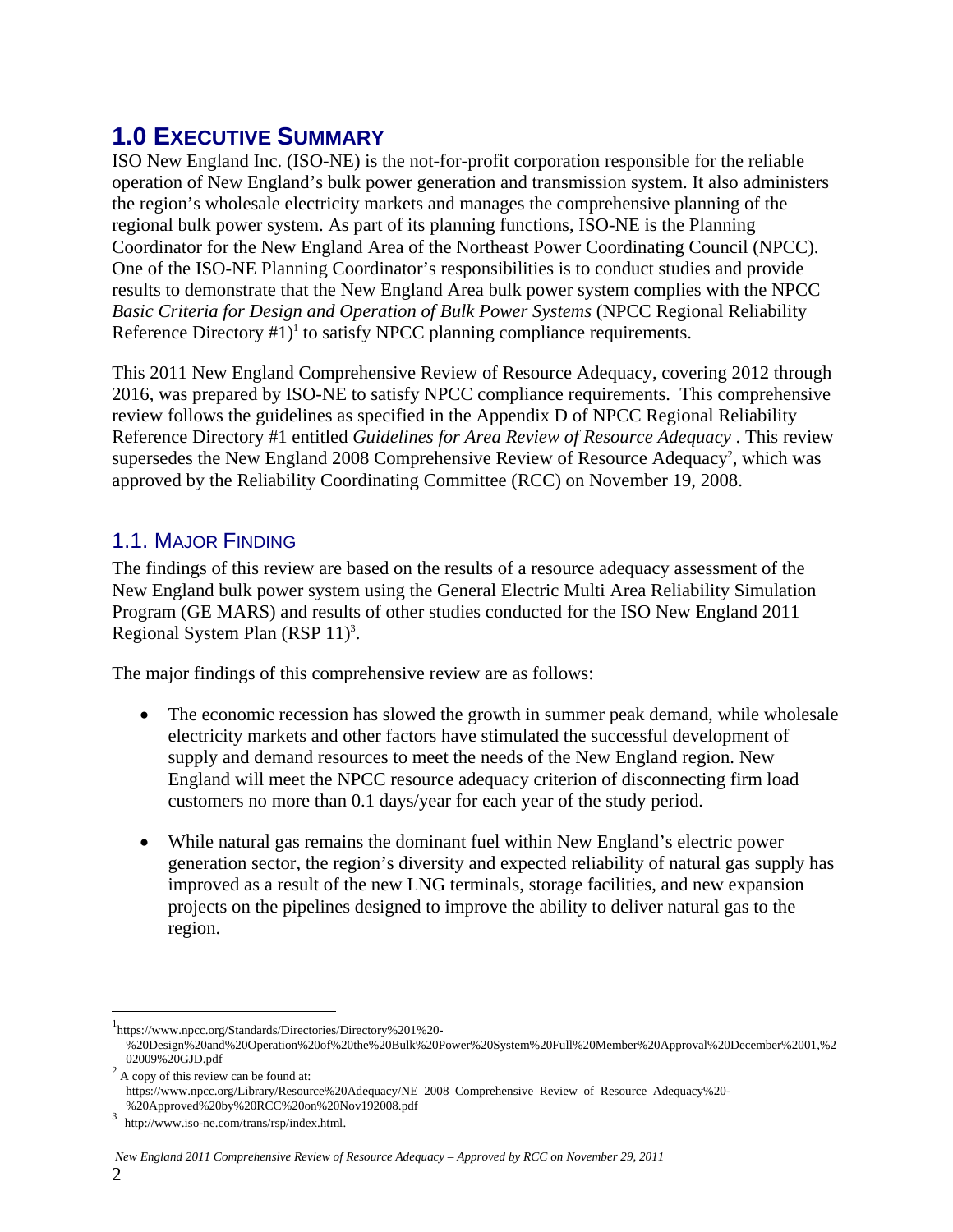- The proposed Air Toxics Rule will likely go into effect during this review period, and could drive the retirements of  $\sim$ 3,000 MW (mainly oil-fired generation capacity) in New England by 2015. If all of these units would retire, New England would need to add 300 MW of resources for 2015, and 750 MW for 2016 to satisfy the regional reliability needs. These additional required resources may come from the development of new resources, and/or capacity imports.
- Developing wind resources in the ISO Generation Interconnection Queue will likely be a major source for Renewable Portfolio Standards compliance in the New England states. A comprehensive *New England Wind Integration Study* has been completed to identify the operational effects of large-scale wind integration in New England, which will serve as the basis for regional policies and necessary changes to market and reliability rules to facilitate the large-scale integration of wind resources.
- Five major 345 kV transmission projects have been completed since the 2008 review; three additional projects have completed siting and are under construction; and three others have either completed siting, are in siting, or are expected to be in siting by the end of 2011. These projects reinforce critical load pockets, such as in Southwest Connecticut and Boston, and areas that have experienced significant load growth, such as northwest Vermont.

#### 1.2. SUMMARY OF MAJOR ASSUMPTIONS AND RESULTS

Table 1 shows the major assumptions used in this review, and Table 2 summarizes the LOLE results. The detailed assumptions are documented in the Appendix section of this review while the results are documented in sections 5.0 *Resource Adequacy Assessment*.

| <b>Assumptions</b>                                                 | <b>Description</b>                                                                                           |  |
|--------------------------------------------------------------------|--------------------------------------------------------------------------------------------------------------|--|
| <b>Reliability Criterion</b>                                       | NPCC Criterion: no more than once in 10 years of firm load<br>disconnection (LOLE of 0.1 days/ year)         |  |
| Load Model                                                         | Hourly loads with forecast uncertainty                                                                       |  |
| <b>Reliability Model</b>                                           | <b>GE MARS</b>                                                                                               |  |
| <b>Expected Capacity Resources</b>                                 | Based on the resources procured by ISO New England for the<br>forward capacity market                        |  |
| New Resource Capacity Additions                                    | Include all the planned resources with a capacity supply<br>obligation (CSO) for the forward capacity market |  |
| <b>Resource Capacity Retirements/Deactivations</b>                 | Assume all the existing resources without capacity supply<br>obligation unavailable                          |  |
| <b>Resource Availability</b>                                       | EFORd and Planned Maintenance: 5 year average (June 2006)<br>through May 2011)                               |  |
|                                                                    | 2012: 1,752 MW                                                                                               |  |
|                                                                    | 2013: 1,700 MW                                                                                               |  |
| Tie Benefits from Neighboring Systems                              | 2014: 1,689 MW                                                                                               |  |
|                                                                    | 2015-2016: 1,676 MW                                                                                          |  |
| Emergency Operating Procedures (Load Relief, Voltage<br>Reduction) | Assumed 1.5% of load relief from Voltage Reduction during<br>OP 4 Actions 6 and 8                            |  |

|  |  |  | <b>Table 1 Major Assumptions</b> |
|--|--|--|----------------------------------|
|--|--|--|----------------------------------|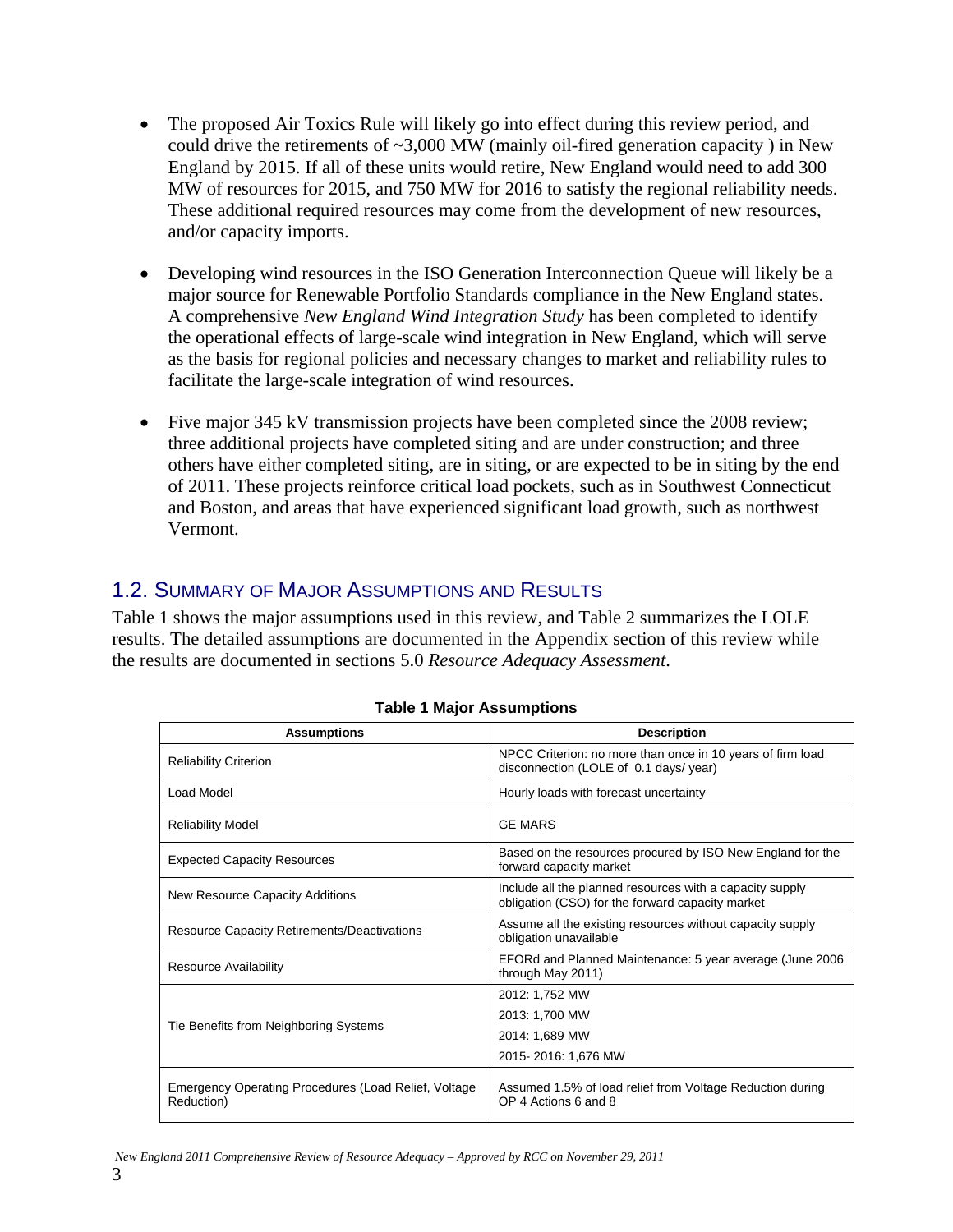| Internal Transmission Constraints | Modeled. Transmission system representation <sup>4</sup> and the<br>interface limits are shown in Appendix A.1.7 of this report. |
|-----------------------------------|----------------------------------------------------------------------------------------------------------------------------------|
|-----------------------------------|----------------------------------------------------------------------------------------------------------------------------------|

|      |                                   | <b>Reference Load Forecast</b>  |                            |                 | <b>High Load Forecast</b> |
|------|-----------------------------------|---------------------------------|----------------------------|-----------------|---------------------------|
| Year | <b>Expected Resources</b><br>(MW) | 50/50 Peak <sup>5</sup><br>(MW) | <b>LOLE</b><br>(days/year) | 50/50 Peak (MW) | LOLE (days/year)          |
| 2012 | 32,840                            | 28,095                          | 0.012                      | 28,520          | 0.021                     |
| 2013 | 33,362                            | 28,525                          | 0.012                      | 29,085          | 0.024                     |
| 2014 | 34,395                            | 28.970                          | 0.005                      | 29,645          | 0.014                     |
| 2015 | 32,886                            | 29,380                          | 0.044                      | 30,150          | 0.083                     |
| 2016 | 32,664                            | 29,775                          | 0.067                      | 30,635          | 0.140                     |

#### **Table 2 LOLE Results**

The resources assumed available for the years 2012 to 2014 for the LOLE calculation are the resources that have been procured by ISO New England to meet the New England's Installed Capacity Requirement (ICR) for the respective periods. Since no capacity auctions have been conducted for the years of 2015 and 2016, the New England internal generation and demand resources with capacity supply obligations for 2014 are assumed to be available for these two years. Other resources assumed available for 2015 and 2016 include the grandfathered imports.

<sup>&</sup>lt;sup>4</sup> The subarea representation is consistent with New England's RSP 11.<br> $\frac{5 \text{ Th. 50\%} \text{ Na}}{5 \text{ Th. 50\%}}$ 

The 50/50 peak is the peak load that has 50% chance of being exceeded.

*New England 2011 Comprehensive Review of Resource Adequacy – Approved by RCC on November 29, 2011*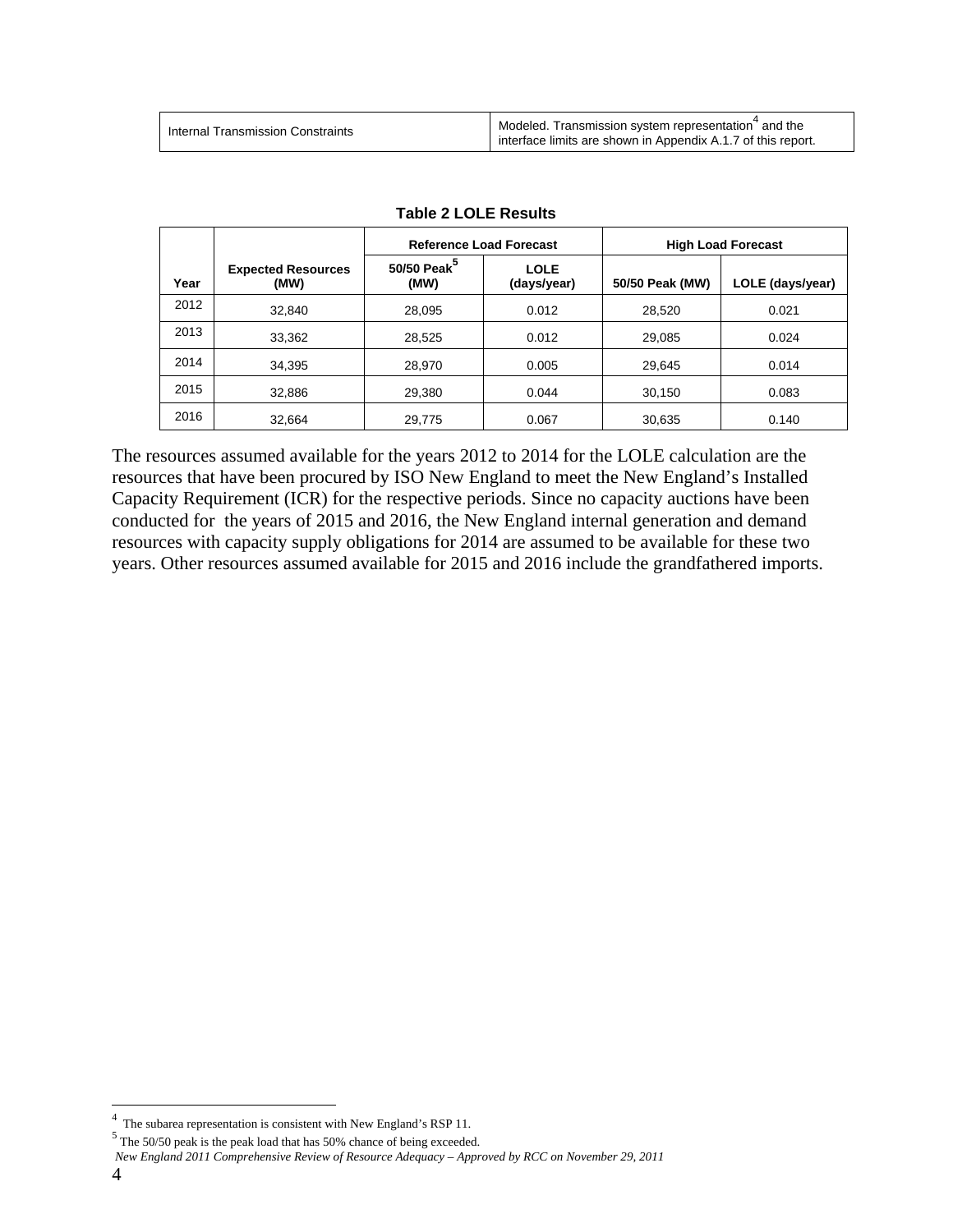# **2.0 TABLE OF CONTENTS**

| 4.5. Resource Adequacy Studies Conducted Since the 2008 Comprehensive Review  13                       |    |
|--------------------------------------------------------------------------------------------------------|----|
|                                                                                                        |    |
|                                                                                                        |    |
|                                                                                                        |    |
|                                                                                                        |    |
|                                                                                                        |    |
|                                                                                                        |    |
| 6.2. Discussion of Potential Reliability Impacts Due to Environmental Regulations 18                   |    |
| 6.3. Discussion of Potential Reliability Impacts From Integration of Renewable and Demand Resources19  |    |
| <b>APPENDIX.</b>                                                                                       | 21 |
|                                                                                                        |    |
| A.I.I                                                                                                  |    |
|                                                                                                        |    |
|                                                                                                        |    |
|                                                                                                        |    |
|                                                                                                        |    |
| A.1.2                                                                                                  |    |
|                                                                                                        |    |
|                                                                                                        |    |
| New England 2011 Comprehensive Review of Resource Adequacy - Approved by RCC on November 29, 2011<br>5 |    |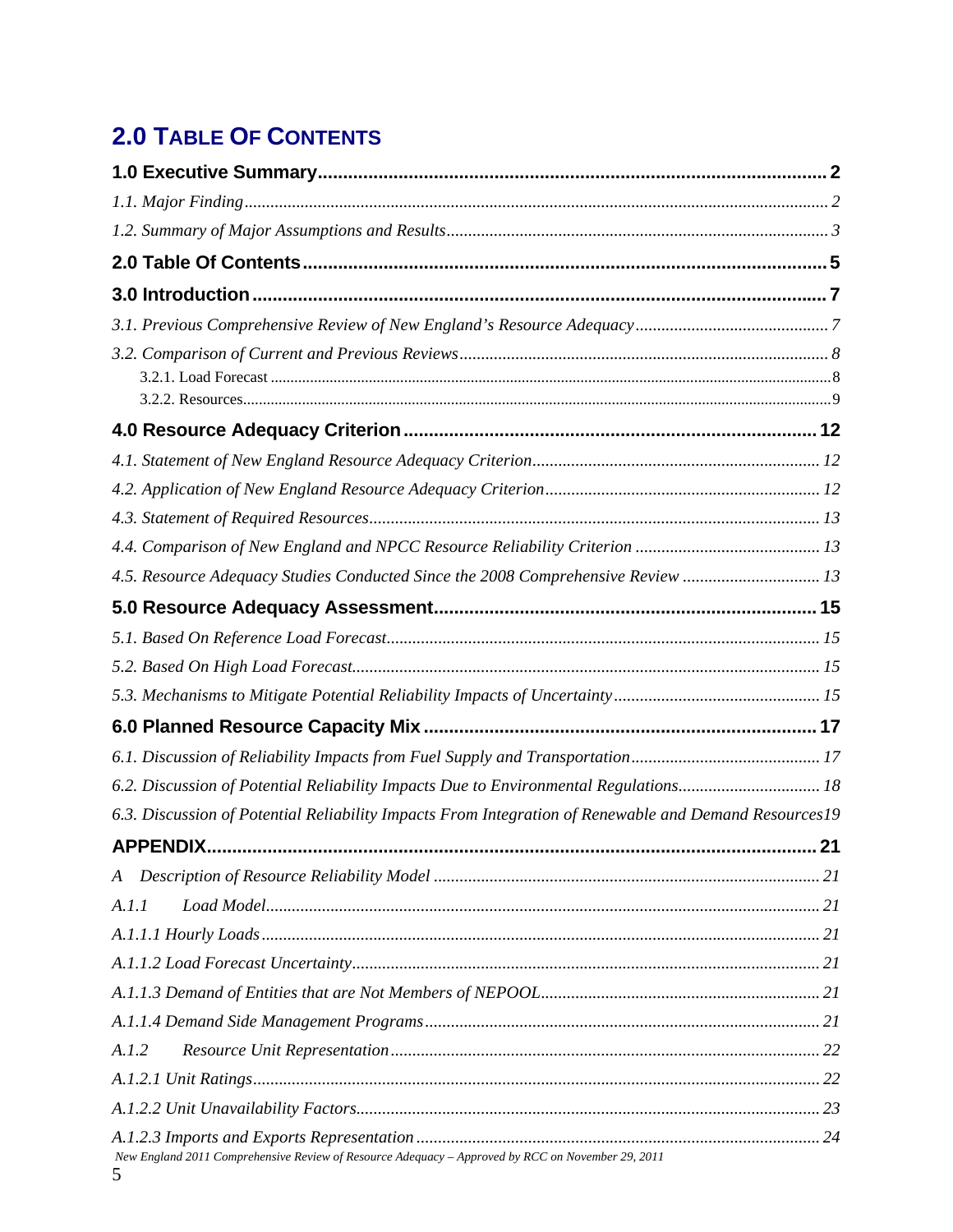| A.1.4 |  |
|-------|--|
| A.1.5 |  |
| A.I.6 |  |
|       |  |

# List of Tables

| TABLE 5 ESTIMATE OF ADDITIONAL GENERATION AND LOAD RELIEF FROM SYSTEM WIDE      |  |
|---------------------------------------------------------------------------------|--|
| IMPLEMENTATION OF ACTIONS IN ISO NEW ENGLAND OPERATING PROCEDURE NO. 4 - ACTION |  |
| DURING A CAPACITY DEFICIENCY BASED ON A 26,618 MW SYSTEM LOAD  14               |  |
|                                                                                 |  |
|                                                                                 |  |
| TABLE 8 GENERATING RESOURCE EFORD AND MAINTENANCE WEEKS BY CATEGORY  24         |  |
|                                                                                 |  |
|                                                                                 |  |
|                                                                                 |  |

# List of Figures

| FIGURE 3 NEW ENGLAND'S 2011 SUMMER GENERATION CAPACITY MIX BY PRIMARY FUEL TYPE (MW |  |
|-------------------------------------------------------------------------------------|--|
|                                                                                     |  |
|                                                                                     |  |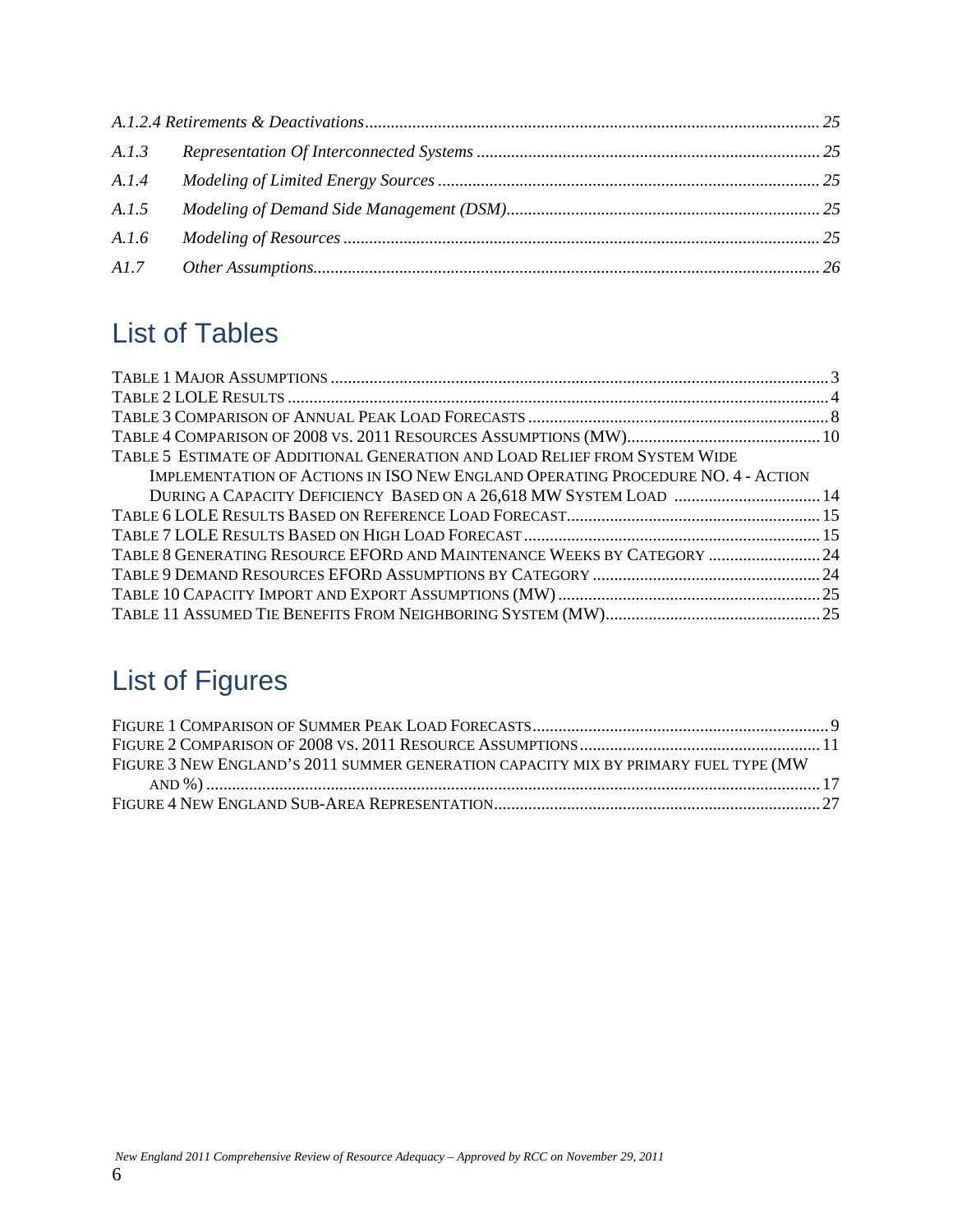## **3.0 INTRODUCTION**

As part of its Reliability Assessment Program (RAP), NPCC conducts resource adequacy reviews of its member areas to ascertain whether or not each area will have adequate resources to meet the NPCC Resource Adequacy Design Criterion. The purpose of this report is to document the results of the ISO-NE comprehensive resource adequacy studies, covering 2012 to 2016, for NPCC review. The results are documented in accordance with the reporting guidelines as specified in Appendix D of NPCC Regional Reliability Reference Directory #1, entitled Guidelines for Area Review of Resource Adequacy<sup>6</sup>. This study supersedes the New England 2008 Comprehensive Review of Resource Adequacy<sup>7</sup>, which was approved by the NPCC Reliability Coordinating Committee on November 19, 2008.

On June 16, 2006, the Federal Energy Regulatory Commission (FERC) approved a Settlement Agreement<sup>8</sup> to create the Forward Capacity Market (FCM) in New England. The FCM is a longterm wholesale market designed to promote adequate and economic investment in supply and demand-side resources. The purpose of the FCM is to procure the required amount of installed capacity resources to maintain system reliability, consistent with the region's criteria for resource adequacy. Approximately three years in advance, the ISO forecasts future electricity demand and determines the quantity of resources needed to meet this demand after accounting for uncertainties, contingencies, and resource performance, and procures these resources through the market. Through the FCM, which consists of a series of auctions and bilateral trading periods, the specific resources committed to meeting the New England ICR and related values are identified. Purchased capacity resources must be available in the specified timeframe to ensure the region has adequate resources to meet regional resource needs.

Since 2008, five forward capacity auctions have been successfully conducted for the commitment periods from 2010/11 to 2014/15, and an adequate amount of resources has been procured to meet New England's capacity needs for these respective periods.

The assumptions for resources, load and transmission used for this review are consistent with New England's 2011Regional System Plan, Forward Capacity Market, and the 2011 Forecast Report of Capacity, Energy, Loads and Transmission (CELT 2011<sup>9</sup>).

#### 3.1. PREVIOUS COMPREHENSIVE REVIEW OF NEW ENGLAND'S RESOURCE **ADEQUACY**

The RCC approved the previous New England Comprehensive Review of Resource Adequacy in November 2008. The findings of that review showed that New England would meet the NPCC Resource Adequacy Design Criterion for the period studied under the expected load and resource conditions.

 *New England 2011 Comprehensive Review of Resource Adequacy – Approved by RCC on November 29, 2011* 

<sup>6</sup> https://www.npcc.org/Standards/Directories/Directory%201%20-

<sup>%20</sup>Design%20and%20Operation%20of%20the%20Bulk%20Power%20System%20Full%20Member%20Approval%20December%2001,%2<br>02009%20GJD.pdf 02009%20GJD.pdf<br> $1/7$  A copy of this review can be found at:

https://www.npcc.org/Library/Resource%20Adequacy/NE\_2008\_Comprehensive\_Review\_of\_Resource\_Adequacy%20-

<sup>%20</sup>Approved%20by%20RCC%20on%20Nov192008.pdf 8 http://www.iso-ne.com/regulatory/ferc/filings/2006/mar/er03-563-000\_030\_055\_3-7-06\_corrected.pdf

<sup>9</sup> http://www.iso-ne.com/trans/celt/report/2011/2011\_celt\_rprt.pdf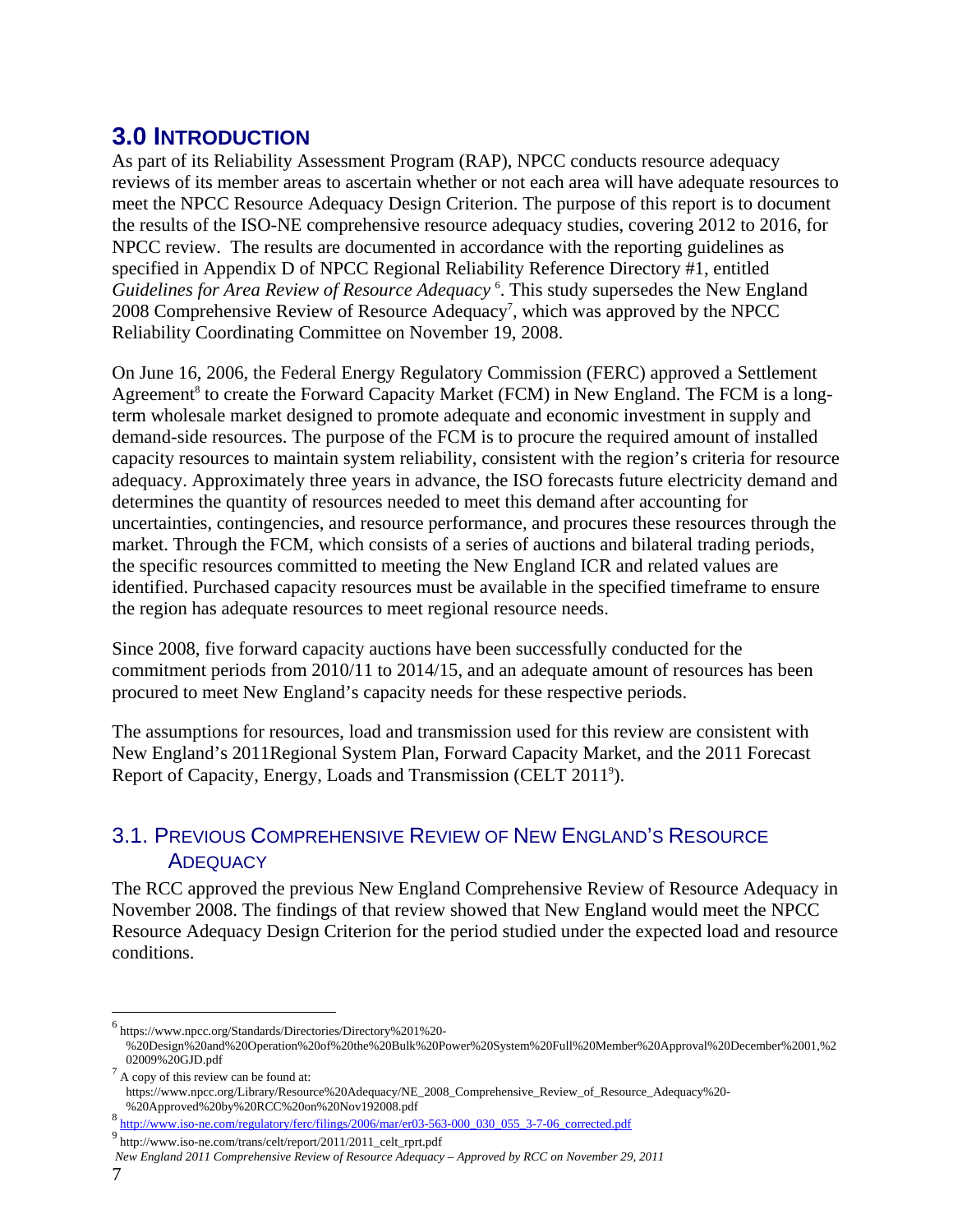#### 3.2. COMPARISON OF CURRENT AND PREVIOUS REVIEWS

#### 3.2.1. LOAD FORECAST

Table 3 tabulates the annual (summer) peak load forecasts used in the 2008 and 2011 reviews. Figure 1 shows these values in graphical form.

The annual (summer) peaks are presented for both the reference load forecast and high load forecast scenarios. The reference load forecast and the high load forecast are developed based on a "most likely" long-run economic and demographic forecast and a high growth long-run economic and demographic forecast respectively, from Moody's Economy.com.

The peak loads shown in Table 3 have a 50% chance of being exceeded (50/50 peaks) and are expected to occur at a weighted New England-wide, average temperature of 90.2 ºF. While Table 3 shows the annual 50/50 peaks of the forecast, the inherent uncertainty of the forecast from weather variations is modeled within the LOLE calculation. The 50/50 peaks are tabulated in Table 3 for ease of reference and to facilitate comparisons.

|        | <b>Annual Peak (MW)</b>        |             |             |                           |
|--------|--------------------------------|-------------|-------------|---------------------------|
|        | <b>Reference Load Forecast</b> |             |             | <b>High Load Forecast</b> |
| Period | 2008 Review                    | 2011 Review | 2008 Review | 2011 Review               |
| 2012   | 29,820                         | 28,095      | 30,565      | 28,520                    |
| 2013   | 30,190                         | 28,525      | 31,155      | 29,085                    |
| 2014   | N/A                            | 28,970      | N/A         | 29,645                    |
| 2015   | N/A                            | 29,380      | N/A         | 30,150                    |
| 2016   | N/A                            | 29,775      | N/A         | 30,635                    |

#### **Table 3 Comparison of Annual Peak Load Forecasts**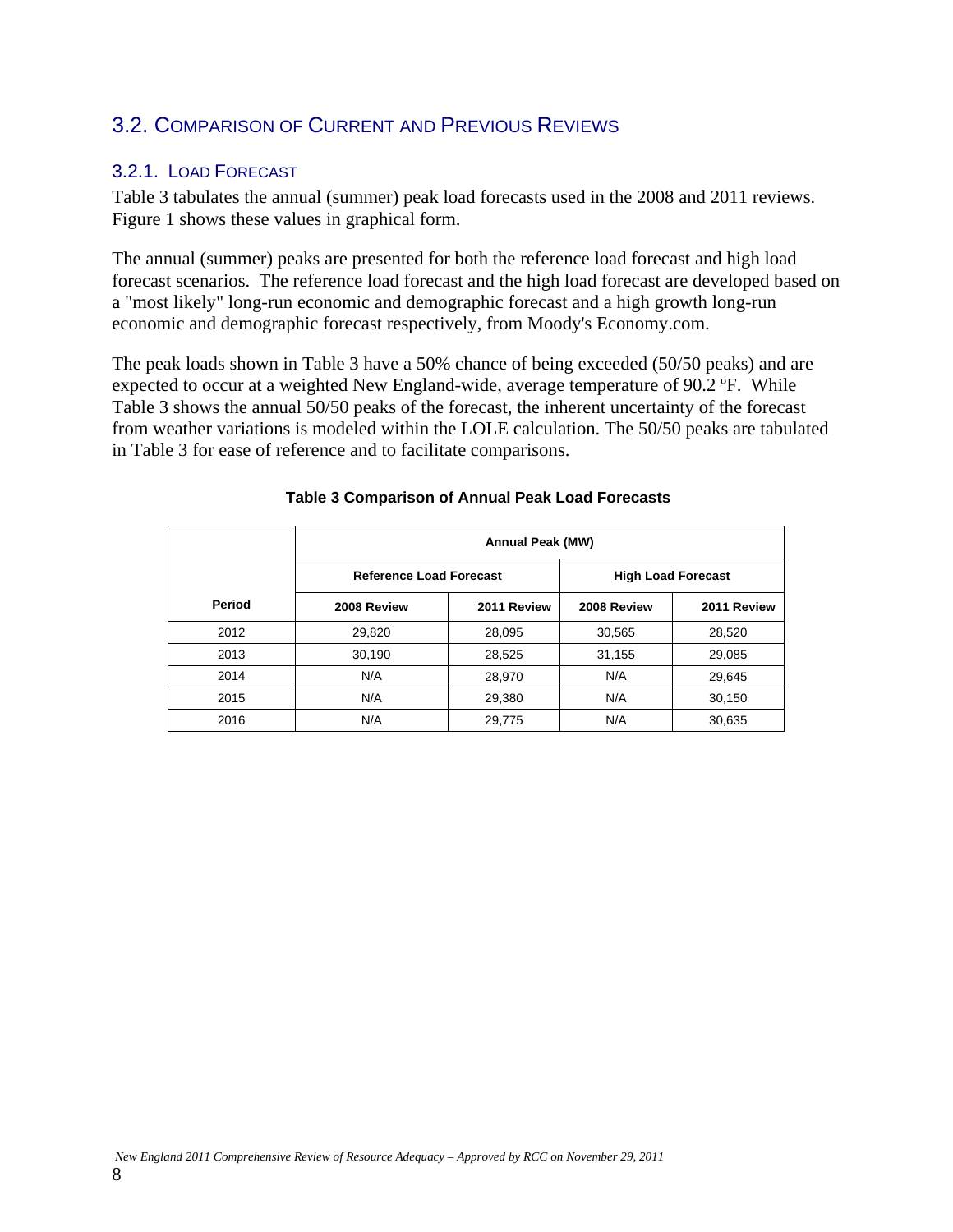

#### **Figure 1 Comparison of Summer Peak Load Forecasts**

As shown in Table 3, both the 2011 reference and high load forecasts are lower than those used for the 2008 review. The New England and national economic recession that started in mid-2008 dominates the changes in the annual and seasonal peak demand forecasts. The new load forecasts are based on economic forecasts from October 2010 that show the low point of the recent recession occurring 2009, with the recovery beginning in 2010. The projected Compound Annual Growth Rate (CAGR) of the 2008 forecast is approximately 1.01%. The 2011 forecast projects a CAGR of 1.4%.

#### 3.2.2. RESOURCES

Since the 2008 review, capacity auctions have been successfully concluded for the years from 2010 to 2014, and ISO New England has procured an adequate amount of resources to meet the projected installed capacity requirements for these years. The specific resources committed to meeting the New England regional and zonal requirements have been identified, and are used for this assessment. Since the capacity auctions for the years of 2015 and 2016 have not been held, the resources committed for 2014 are used for these two years, with the exception of the capacity imports that have no supply obligations for these years.

Table 4 and Figure 2 compare the MW values of resources assumed for the 2008 and 2011 reviews.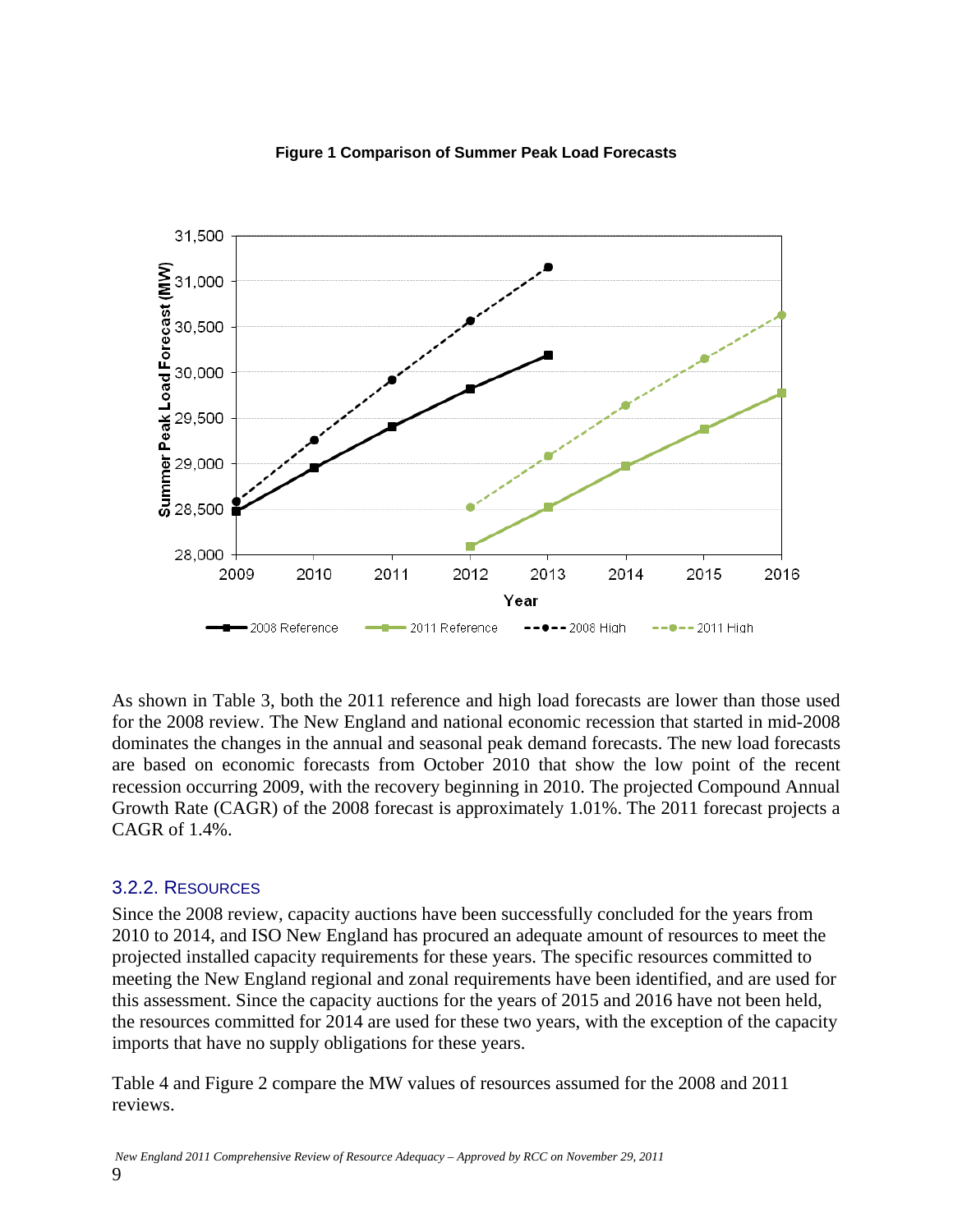The NPCC Resource Adequacy Design Criterion allows the use of load and capacity relief from the implementation of emergency operating procedures to meet system capacity needs. Specifically, the tie benefits assumed available from the interconnections and load relief from implementing voltage reductions are used in meeting the 0.1 days/year LOLE but are not reflected in Table 4 and Figure 2. In the 2008 review, tie benefits were assumed to be 1,800 MW and load relief from implementing a 5% voltage reduction was assumed to be a 1.5% reduction from the peak loads. In the 2011 review, the tie benefit assumptions is about 1,700 MW and load relief from implementing a 5% voltage reduction is assumed to result in a 1.5% reduction in the peak loads. The 2011 review assumptions are based on recent study results.

| Period | <b>Resource Category</b>     | 2008 Review | 2011 Review |
|--------|------------------------------|-------------|-------------|
|        | <b>Generating Resources</b>  | 31,467      | 28,702      |
|        | <b>Demand Resources</b>      | 2,384       | 2,607       |
| 2012   | Net Purchase and Sale        | 905         |             |
|        | <b>Total</b>                 | 34,756      | 32,840      |
|        | <b>Generating Resources</b>  | 31,467      | 28,712      |
| 2013   | <b>Demand Resources</b>      | 2,384       | 3,004       |
|        | Net Purchase and Sale        | 905         | 1,646       |
|        | <b>Total</b>                 | 34,756      | 33,362      |
|        | <b>Generating Resources</b>  | N/A         | 29,245      |
| 2014   | <b>Demand Resources</b>      | N/A         | 3,399       |
|        | N/A<br>Net Purchase and Sale |             | 1,751       |
|        | <b>Total</b>                 | N/A         | 34,395      |
|        | <b>Generating Resources</b>  | N/A         | 29,245      |
| 2015   | <b>Demand Resources</b>      | N/A         | 3,399       |
|        | Net Purchase and Sale        | N/A         | 242         |
|        | <b>Total</b>                 | N/A         | 32,886      |
|        | <b>Generating Resources</b>  | N/A         | 29,245      |
| 2016   | <b>Demand Resources</b>      | N/A         | 3,399       |
|        | Net Purchase and Sale        | N/A         | 20          |
|        | <b>Total</b>                 | N/A         | 32,664      |

**Table 4 Comparison of 2008 vs. 2011 Resources Assumptions (MW)<sup>10</sup>**

 $\overline{a}$ 

 *New England 2011 Comprehensive Review of Resource Adequacy – Approved by RCC on November 29, 2011*  10

 $10$  Demand resource values include 8% transmission and distribution loss gross-up.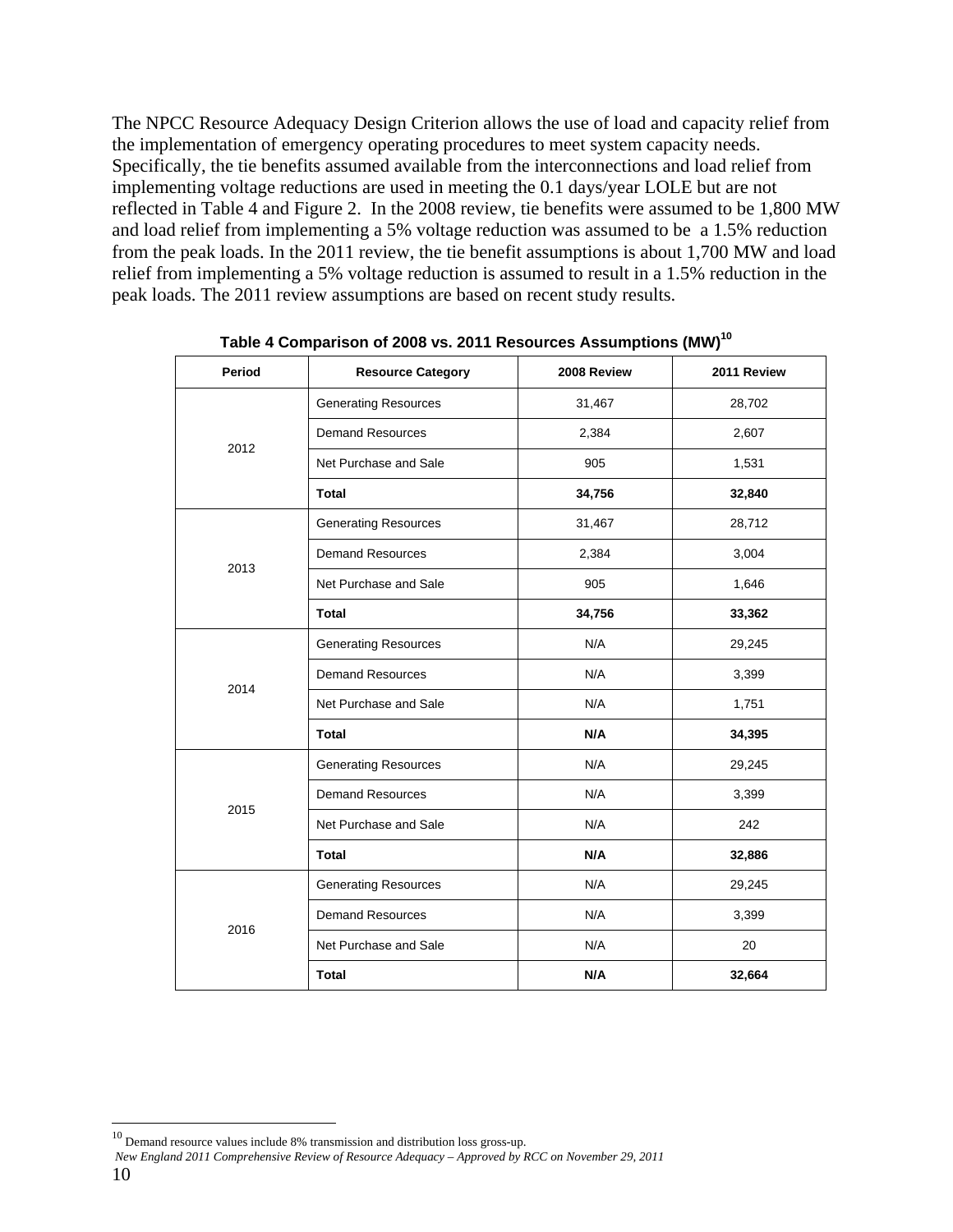

**Figure 2 Comparison of 2008 vs. 2011 Resource Assumptions**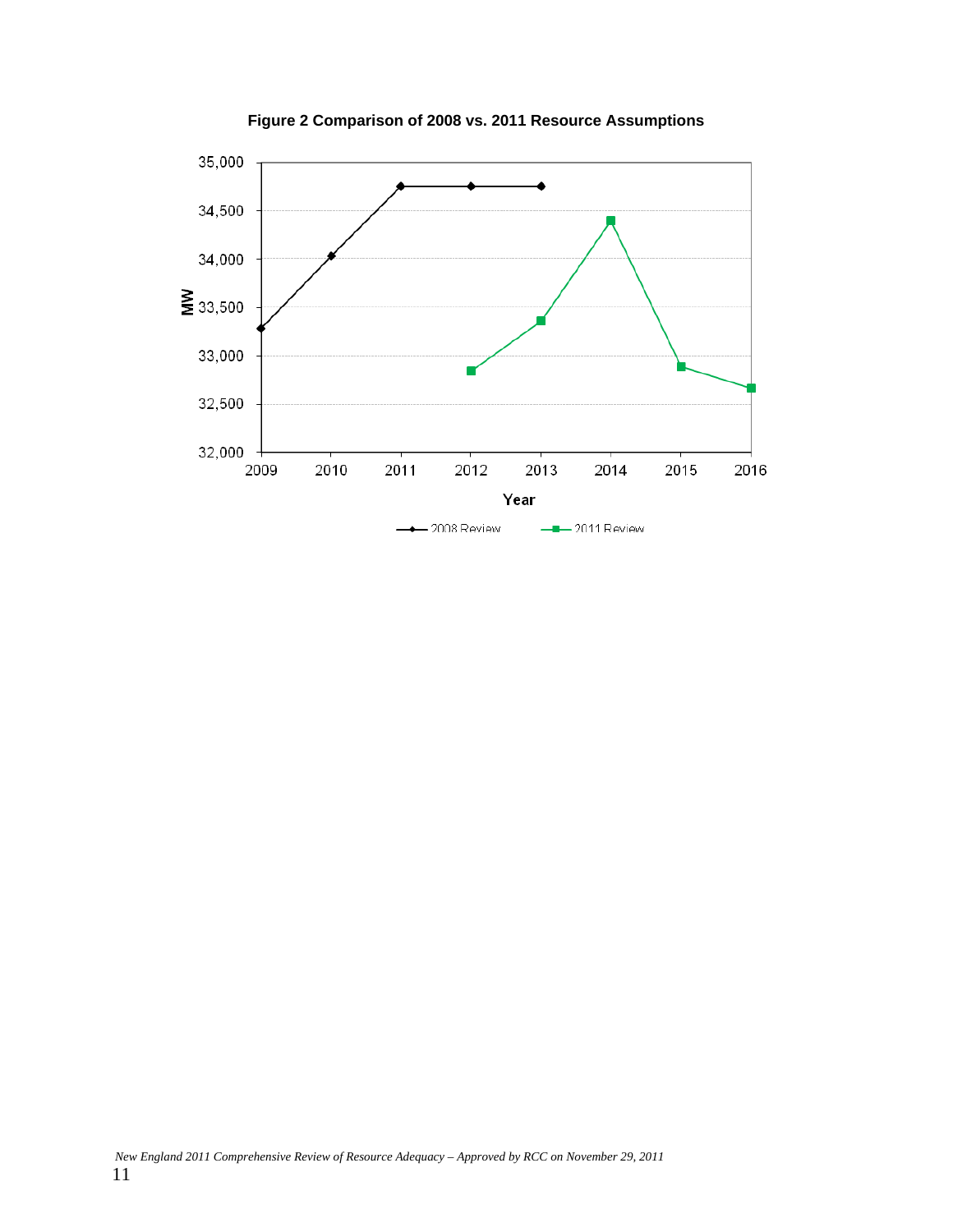# **4.0 RESOURCE ADEQUACY CRITERION**

#### 4.1. STATEMENT OF NEW ENGLAND RESOURCE ADEQUACY CRITERION

The New England Resource Adequacy Criterion<sup>11</sup> complies with the NPCC Resource Adequacy Design Criterion and reads:

*"Resources will be planned and installed in such a manner that, after due allowance for the factors enumerated below, the probability of disconnecting noninterruptible customers due to resource deficiency, on the average, will be no more than once in ten years. Compliance with this criteria shall be evaluated probabilistically, such that the loss of load expectation [LOLE] of disconnecting noninterruptible customers due to resource deficiencies shall be, on average, no more than 0.1 day per year.* 

- *a. The possibility that load forecasts may be exceeded as a result of weather variations.*
- *b. Immature and mature equivalent forced outage rates appropriate for generating units of various sizes and types, recognizing partial and full outages.*
- *c. Due allowance for scheduled outages and deratings.*
- *d. Seasonal adjustment of resource capability.*
- *e. Proper maintenance requirements.*
- *f. Available operating procedures.*
- *g. The reliability benefits of interconnections with systems that are not Governance Participants.*
- *h. Such other factors as may from time-to-time be appropriate."*

### 4.2. APPLICATION OF NEW ENGLAND RESOURCE ADEQUACY CRITERION

The New England Resource Adequacy Criterion is used to determine the amount of resources needed to reliably satisfy system demand. In calculating the amount of resources needed, New England also takes into account the tie benefits that are assumed available from the neighboring systems. The Québec, New York and New Brunswick interconnections have been modeled within this reliability review.

To properly capture the intended operation of the system, the emergency operating procedures that are implemented during periods of capacity deficiencies are also modeled in the form of the amount of load relief that is assumed obtainable. It is assumed that the system operators will always maintain at least some minimum level of operating reserve to ensure control over transmission loadings and maintain a minimum reliability level.

<sup>11</sup> http://www.iso-ne.com/rules\_proceds/isone\_plan/index.html.

*New England 2011 Comprehensive Review of Resource Adequacy – Approved by RCC on November 29, 2011*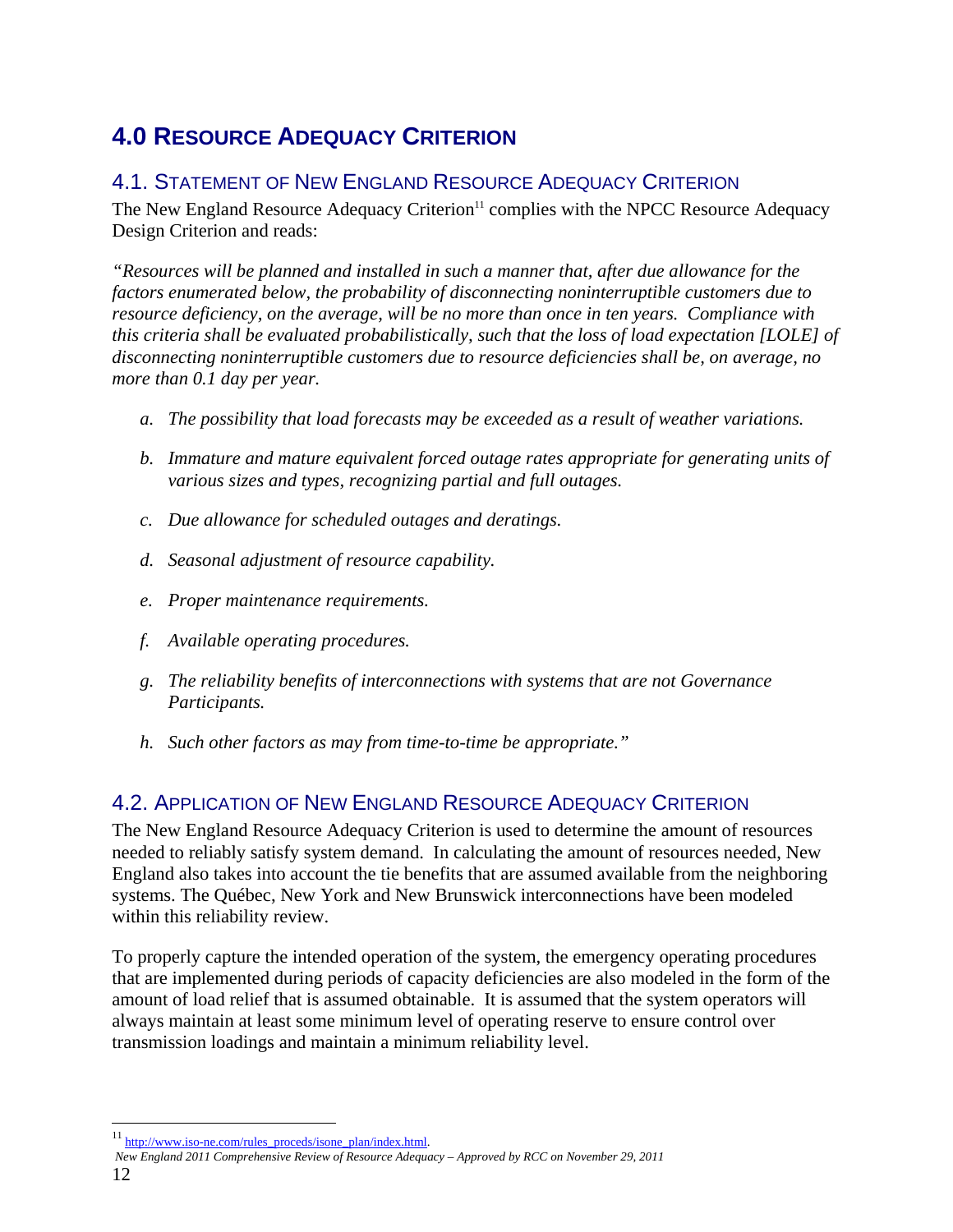Table 5 documents the actions of ISO New England Operating Procedure No 4 (OP 4) – *Action During A Capacity Deficiency*<sup>12</sup>. In actual practice, these actions may be implemented in a different order to reflect the situation and the magnitude of the expected deficiency experienced at the time. Actions 1, 2, 5, 6 and 8 were modeled in this review. OP 4 Actions 3, 4, 7, 9, 10 and11were not modeled as load relief in this reliability assessment and are therefore listed as contingency resources. The amount of capacity assistance obtainable through OP 4 Action 5 is modeled as tie reliability benefits and the assumed benefits are shown in Appendix A.1.3.

#### 4.3. STATEMENT OF REQUIRED RESOURCES

New England does not have a required reserve margin criterion. Required resources are planned based on meeting the NPCC LOLE reliability criterion of no more than one day in ten years disconnection of non-interruptible customers.

Interconnection benefits from the neighboring systems of New York, Hydro Quebec, and Maritimes are modeled in this review. The value of such benefits in terms of MWs is tabulated in Table 13 of Appendix A.1.3

#### 4.4. COMPARISON OF NEW ENGLAND AND NPCC RESOURCE RELIABILITY **CRITERION**

New England's Resource Adequacy Criterion as defined in Section 4.1 complies with the Resource Adequacy Criterion established by the NPCC.

#### 4.5. RESOURCE ADEQUACY STUDIES CONDUCTED SINCE THE 2008 COMPREHENSIVE REVIEW

Each year, ISO New England prepares a comprehensive 10-year Regional System Plan to evaluate the system needs, solutions and process required to ensure the reliable performance of the New England bulk power system. The 2011 plan presents the results and findings of the recent analysis on loads, resources, and transmission of the New England bulk power system through 2020.

 $12$  OP 4 is activated whenever the system is short of resources to meet expected load plus operating reserve requirement. For details of OP 4, please visit: http://www.iso-ne.com/rules\_proceds/operating/isone/op4/op4\_rto\_final.pdf

*New England 2011 Comprehensive Review of Resource Adequacy – Approved by RCC on November 29, 2011*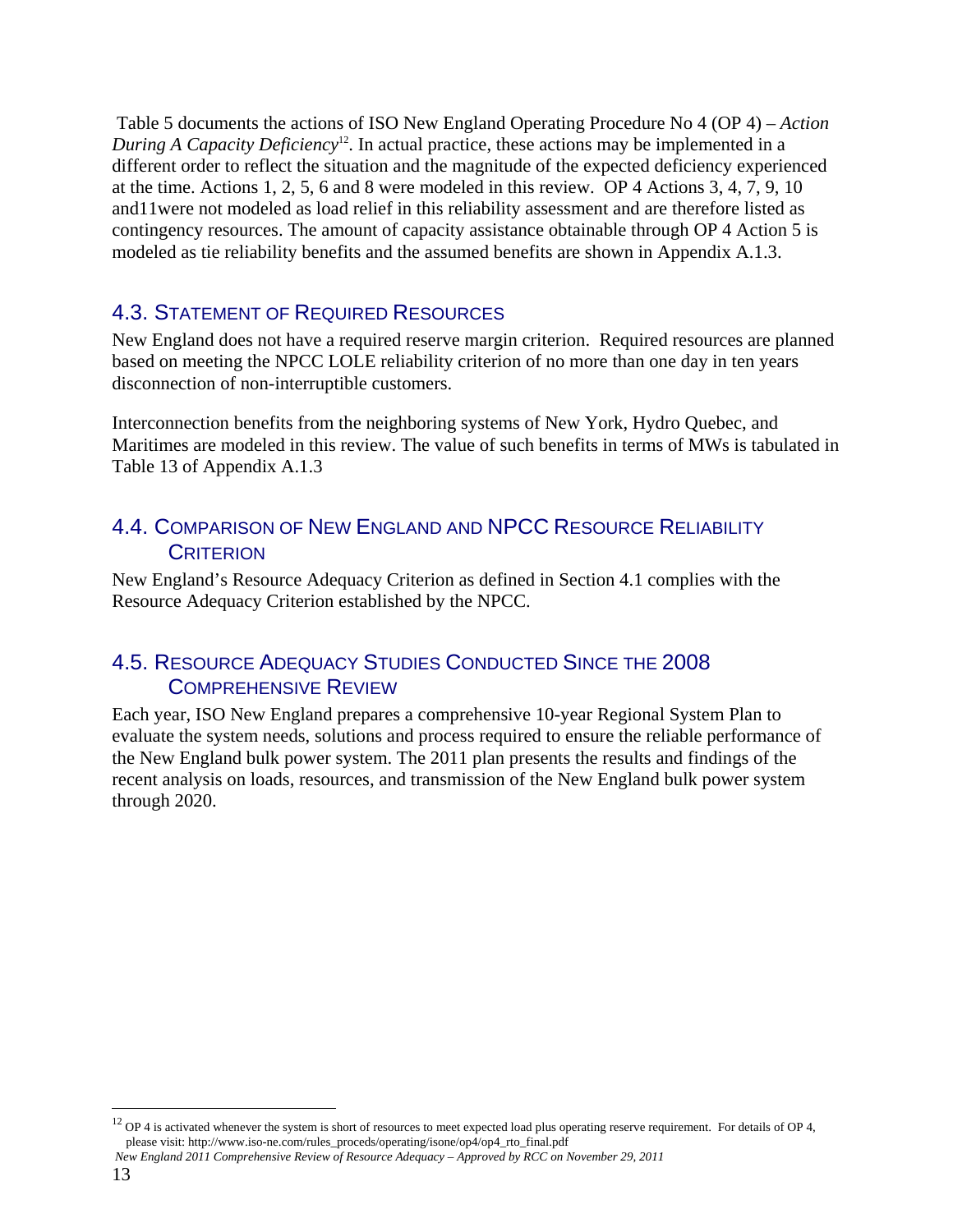#### **Table 5 Estimate of Additional Generation and Load Relief from System Wide Implementation of Actions in ISO New England Operating Procedure NO. 4 - Action During a Capacity Deficiency Based on a 26,618 MW System Load <sup>13</sup>**

| Action #           | <b>Description</b>                                                                                                                          | <b>MW</b>                                     |
|--------------------|---------------------------------------------------------------------------------------------------------------------------------------------|-----------------------------------------------|
| 1                  | Implement Power Caution and advise Resources with a Capacity Supply Obligation to prepare to<br>provide all associated capacity.            | $\Omega$                                      |
|                    | Notify "Settlement Only" generators with capacity supply obligations to monitor the status of<br>reserve pricing to meet those obligations. | $0^{14}$                                      |
|                    | Begin to allow the depletion of 30-minute reserve.                                                                                          | About 600 MW <sup>15</sup>                    |
| 2                  | Dispatch Real-Time Demand Resources in the amount and location required.                                                                    | $550^{16}$                                    |
| 3                  | Voluntary Load Curtailment of Market Participants' Facilities                                                                               | 40                                            |
| 4                  | Implement Power Watch                                                                                                                       | $\Omega$                                      |
| 5                  | Schedule Market Participant-submitted EETs<br>Arrange to purchase Control Area-to-Control Area emergency                                    | Variable (could be between 0<br>and 1,000 MW) |
| 6                  | Implementation of 5% VR Requiring More Than 10 Minutes                                                                                      | $130^{17}$                                    |
|                    | Dispatch Real-Time Emergency Generation Resources in the amount and location required.                                                      | $375^{26}$                                    |
|                    | Alert NYISO that sharing of reserves within NPCC may be required                                                                            |                                               |
| $\overline{7}$     | Request Generating Resources not subject to a Capacity Supply Obligation to voluntarily provide<br>energy for reliability purposes.         | Variable (could be between 0<br>and 1,500 MW) |
| 8                  | Implementation of 5% VR Requiring 10 Minutes or Less                                                                                        | 270 <sup>27</sup>                             |
| 9                  | Transmission Customer Generation Not Contractually Available to Market Participants During a                                                | 5                                             |
|                    | <b>Capacity Deficiency</b><br>Voluntary Load Curtailment by Large Industrial and Commercial Customers                                       | $200^{24}$                                    |
| 10                 | Radio and TV Appeals for Voluntary Load Curtailment Implement Power Warning                                                                 | 200                                           |
| 11                 | Request State Governors to Reinforce Power Warning Appeals                                                                                  | 100                                           |
|                    |                                                                                                                                             |                                               |
| <b>Grand Total</b> |                                                                                                                                             | 2470-4970                                     |

<sup>&</sup>lt;sup>13</sup> MW values are shown in this table for illustration purposes. These will change according to system conditions and market rule modifications.

<sup>14&</sup>lt;br>Based on Summer Ratings. Assumes 25% of total MWs of Settlement Only units <5 MW will be available and respond.<br><sup>15</sup> The actual load relief obtained is highly dependent on circumstances surrounding the appeals, includin notice that can be given.<br><sup>16</sup> The MW values are reviewed on a quarterly basis; actual available MW amounts can be viewed using the demand response dispatch software.

<sup>&</sup>lt;sup>17</sup> The MW values are based on a 26,618 MW system load and the most recent voltage reduction test % achieved.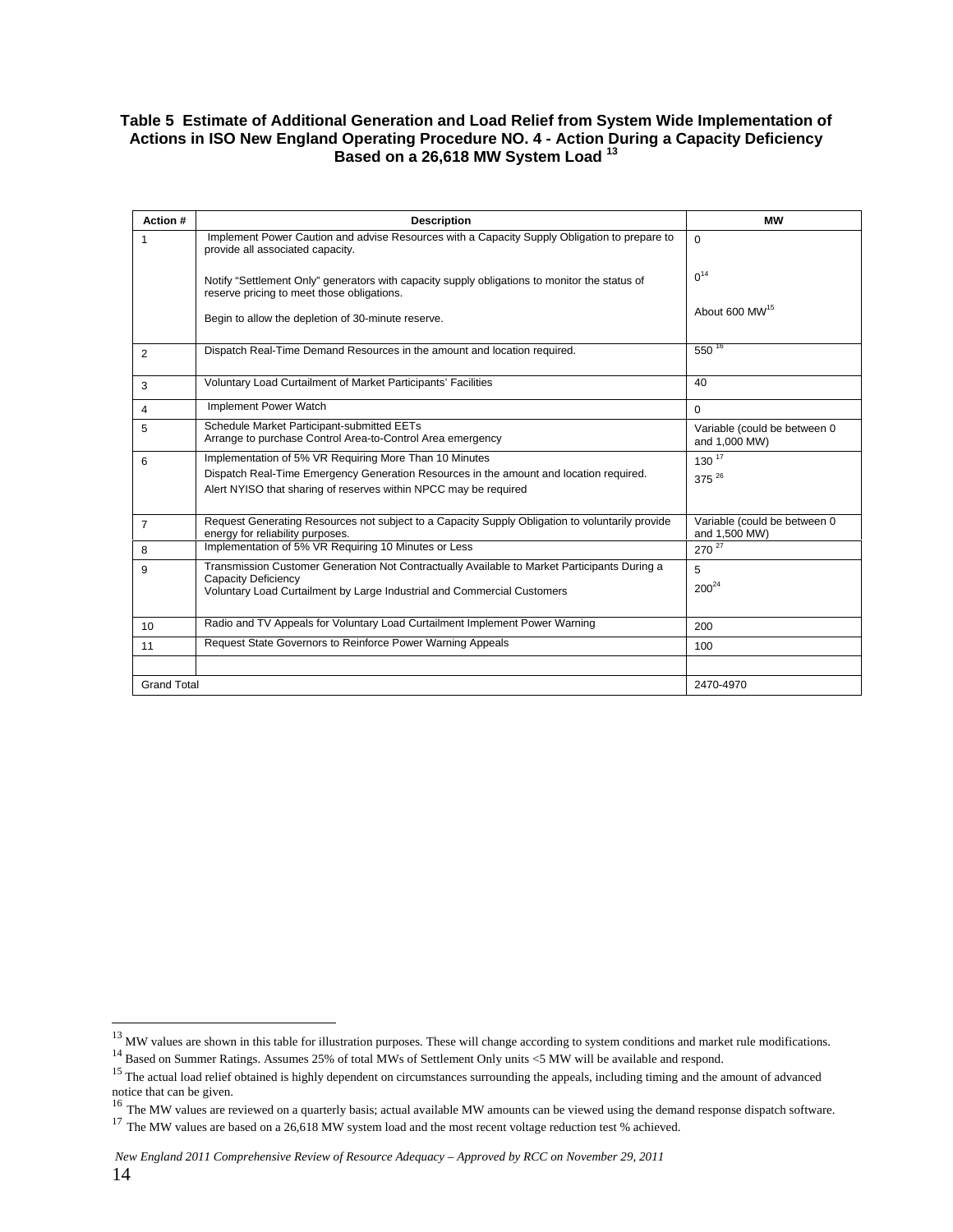# **5.0 RESOURCE ADEQUACY ASSESSMENT**

### 5.1. BASED ON REFERENCE LOAD FORECAST

Table 6 summarizes the LOLE results for the reference load forecast scenario and the resource assumptions detailed in Section 3.2. As shown, New England will meet the NPCC Resource Adequacy Design Criterion of disconnecting firm load customers no more than 0.1 days/year during the study period.

| Year | <b>Resources</b><br>Assumed<br>(MW) | <b>Reference Peak</b><br><b>Load Forecast</b><br>(MW) | LOLE (days/year) |
|------|-------------------------------------|-------------------------------------------------------|------------------|
| 2012 | 32.840                              | 28,095                                                | 0.012            |
| 2013 | 33.362                              | 28,525                                                | 0.012            |
| 2014 | 34,395                              | 28,970                                                | 0.005            |
| 2015 | 32.886                              | 29.380                                                | 0.044            |
| 2016 | 32.664                              | 29,775                                                | 0.067            |

#### **Table 6 LOLE Results Based on Reference Load Forecast**

### 5.2. BASED ON HIGH LOAD FORECAST

ISO-NE also has analyzed the system resource adequacy under a higher than expected load forecast, which would primarily occur due to higher economic growth. Table 7 shows the LOLE results based on the high load forecast, while using the same resource assumptions as for the reference load forecasts.

| Year | <b>Resources</b><br>Assumed (MW) | <b>High Load Peak</b><br>Forecast (MW) | LOLE (days/year) |
|------|----------------------------------|----------------------------------------|------------------|
| 2012 | 32,840                           | 28,520                                 | 0.021            |
| 2013 | 33,362                           | 29,085                                 | 0.024            |
| 2014 | 34,395                           | 29,645                                 | 0.014            |
| 2015 | 32,886                           | 30,150                                 | 0.083            |
| 2016 | 32,664                           | 30,635                                 | 0.140            |

**Table 7 LOLE Results Based on High Load Forecast** 

The results of the high load forecast show that New England would meet the NPCC Resource Adequacy Design criterion through 2015 but would need approximate 400 MW of additional resources to meet that criterion in 2016. There are over 2,000 MW of potential excess from existing resources in New England, that can be used to meet this need should the high load forecast materialize.

#### 5.3. MECHANISMS TO MITIGATE POTENTIAL RELIABILITY IMPACTS OF **UNCERTAINTY**

Under the FCM, the Installed Capacity Requirement is forecasted and purchased three years ahead of the commitment period, based on ISO New England's assumed system conditions three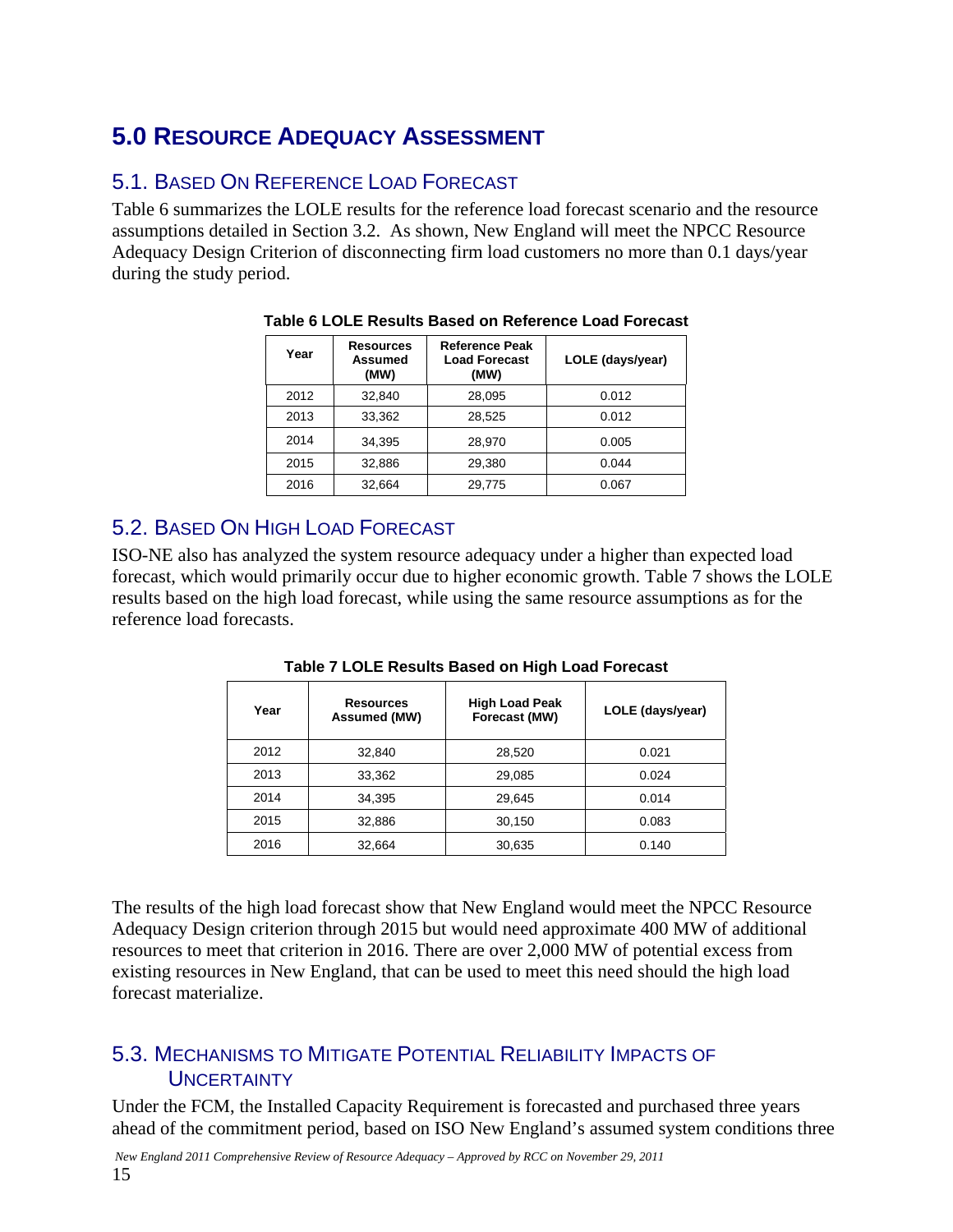years into the future. The FCM design recognizes that system conditions can change and uncertainties exist in load forecasts, resource ratings and availability, as well as transmission topology. The FCM construct provides measures to mitigate the reliability impacts that might be caused by these potential uncertainties through a series of annual "reconfiguration auctions" conducted prior to each commitment period. These annual reconfiguration auctions will be held in each subsequent year after the FCA for each commitment period. For each such subsequent reconfiguration auction, the ISO will recalculate the Installed Capacity Requirement using the updated forecast of loads and resources. If the recalculated capacity needs are higher than the latest amount of resources purchased for the designated period, ISO New England will purchase additional resources to meet the revised needs in the reconfiguration auctions.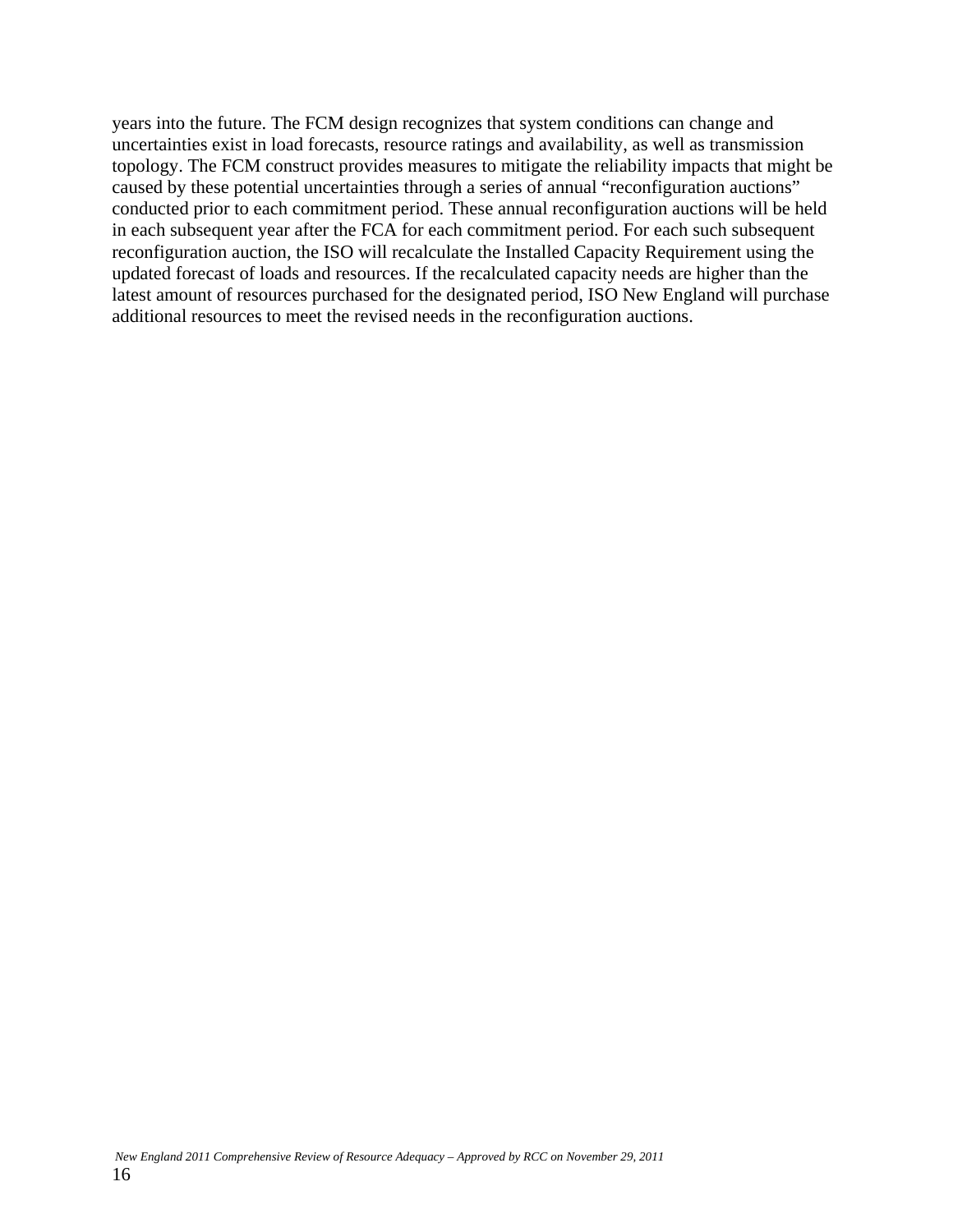# **6.0 PLANNED RESOURCE CAPACITY MIX**



**Figure 3 New England's 2011 summer generation capacity mix by primary fuel type (MW and %)** 

Figure 3 depicts New England's generation capacity mix by primary fuel type<sup>18</sup>. This is expressed in terms of summer capacity ratings (MW and associated percentages) for 2011, based on the 2011 CELT report data. Fossil-based generation continues to comprise almost 73% of the installed capacity within the region, with natural-gas-fired generation (13,631) representing the largest amount of that fossil total, at 42.5% of total generation capacity. Oil-fired generation is the second largest component at 7,112 MW, or approximately 22.2%. Nuclear generation accounts for 4,629 MW, or approximately 14.5%. Coal-fired generation accounts for 2,664 MW, or approximately 8.3%. Conventional hydro (1,341 MW) comprises approximately 4.2%. Pumped-storage (1,678 MW) makes up over 5.2% of the total installed generation capacity. Other renewable resources, including landfill gas (LFG), other biomass gas, refuse (municipal solid waste), wood and wood-waste solids, wind, and tire-derived fuels, total approximately 982 MW and represent about 3.1% of the total installed generating capacity.

#### 6.1. DISCUSSION OF RELIABILITY IMPACTS FROM FUEL SUPPLY AND **TRANSPORTATION**

As shown above, the New England region already is heavily reliant on natural gas-fired generation. Additionally, almost 41% of the capacity represented in the ISO's Generation Interconnection Queue is natural-gas-fired generation, and the queue has only small amounts of hydroelectric, coal, and nuclear capacity. This reliance is expected to increase with the potential retirement of aging oil- and coal-fired and nuclear resources.

<sup>18</sup> Demand resources are not reflected in the mix.

*New England 2011 Comprehensive Review of Resource Adequacy – Approved by RCC on November 29, 2011*  17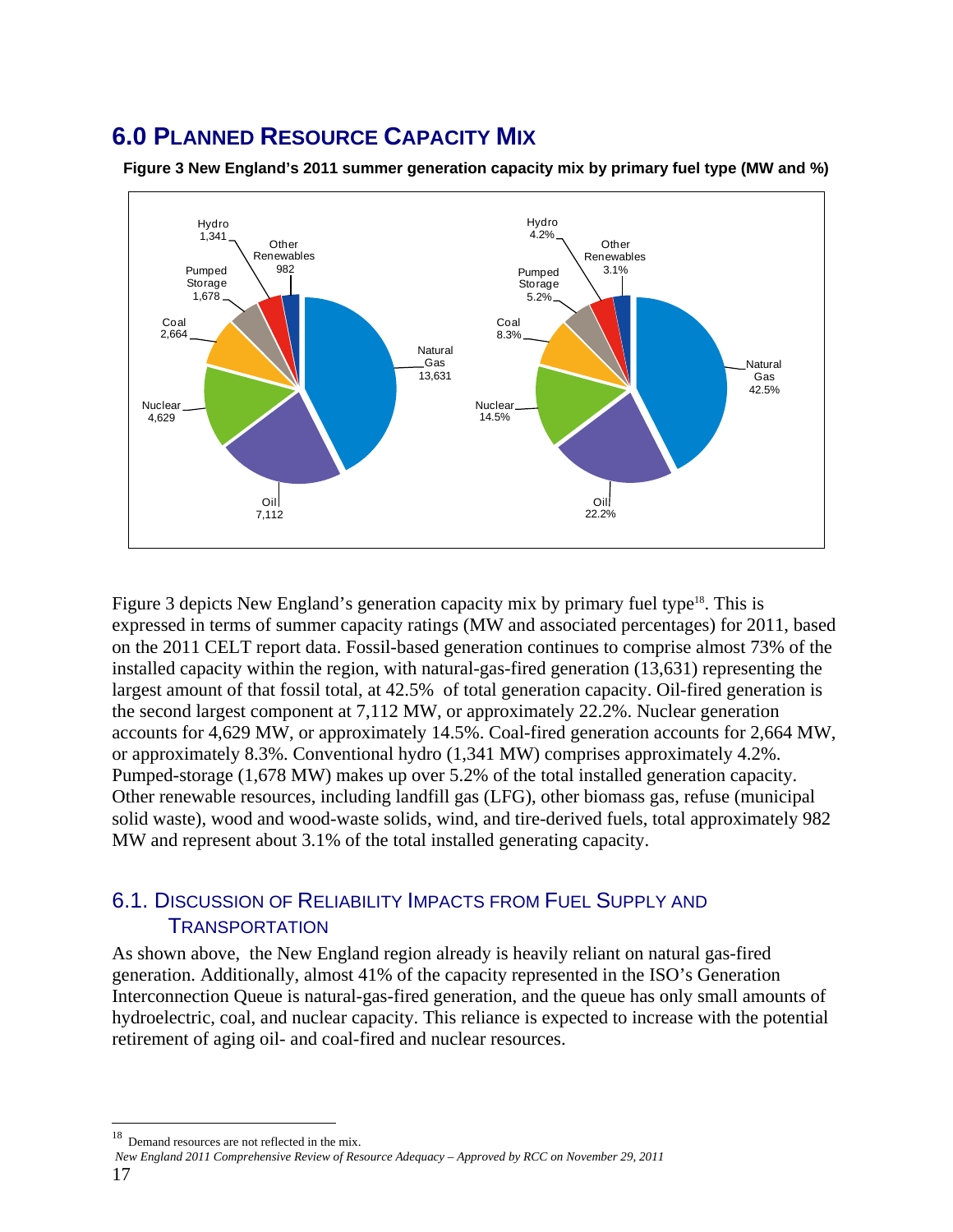While natural gas as the dominant fuel within New England's electric power generation sector raise concerns, the region's diversity and expected reliability of natural gas supply has improved. This is the result of the new LNG terminals at Northeast Gateway Deepwater Port, the Canaport import and storage facility, and Neptune Deepwater Port. In addition, new expansion projects on the Iroquois and Tennessee pipelines have been designed to improve the ability to deliver natural gas from the Marcellus Shale basin to the region.

Contingencies on the regional gas supply and transmission system could temporarily limit gas deliveries to generators anytime of the year. Effective communication between gas and electric industry operations helps mitigate these and other reliability concerns.

Aging coal- and oil-fired generators are facing additional economic pressures from environmental initiatives. The possibility of these units being replaced or repowered with natural gas will increase the region's dependency on natural gas-fired generation. Other environmental initiatives are promoting the development of renewable resources and energy efficiency. While the addition of variable-output generation resources would reduce the region's dependency on natural gas-fired energy, it also would require natural gas generators to provide additional ramping and frequency regulation, which could affect the operation of the regional natural gas system.

ISO New England has started to address future risks to the regional fuel supply through its Strategic Planning Initiative.

#### 6.2. DISCUSSION OF POTENTIAL RELIABILITY IMPACTS DUE TO ENVIRONMENTAL **REGULATIONS**

Federal, regional, and state environmental regulations have always had an impact on New England generators' operations and costs, and the generators have to continually adjust their compliance plans and permits as these regulations evolve. The US EPA is finalizing a suite of environmental regulations under the *Clean Air Act*, the *Clean Water Act* (CWA)*,* and the *Resource Conservation and Recovery Act* (RCRA). When final, these regulations will affect installed capacity across New England in some manner. Some generators will require significant capital investment for retrofitting facilities with post-combustion control devices, closed-cycle cooling systems, or fuel-switching equipment. Other generators facing these compliance costs may decide to retire.

Among these proposed regulations, the proposed Air Toxics Rule will likely go into effect during this review period. Its final rule is expected by December 2011, and it can become effective as early as in 2012 with full compliance due within 3 years by 2015. In New England, about 7,900 MW of existing generation capacity, either coal steam or oil/gas steam generators, are subject to this proposed Air Toxics Rule. Many coal-fired generators in New England are already equipped with, or are planning additions of, necessary pollution control technologies, and are therefore expected to be in compliance. However, most oil-fired generators lack the necessary pollution control devices, thus requiring additional upgrades and additional downstream controls, or relying on other options like repowering, fuel switching, or fuel blending to comply. The stricter emission limits, and relatively short compliance schedule, could drive retirements of 3,300 MW in New England, mainly oil-fired generation capacity by 2015. The ISO has conducted an analysis to investigate the impacts of these potential retirements, and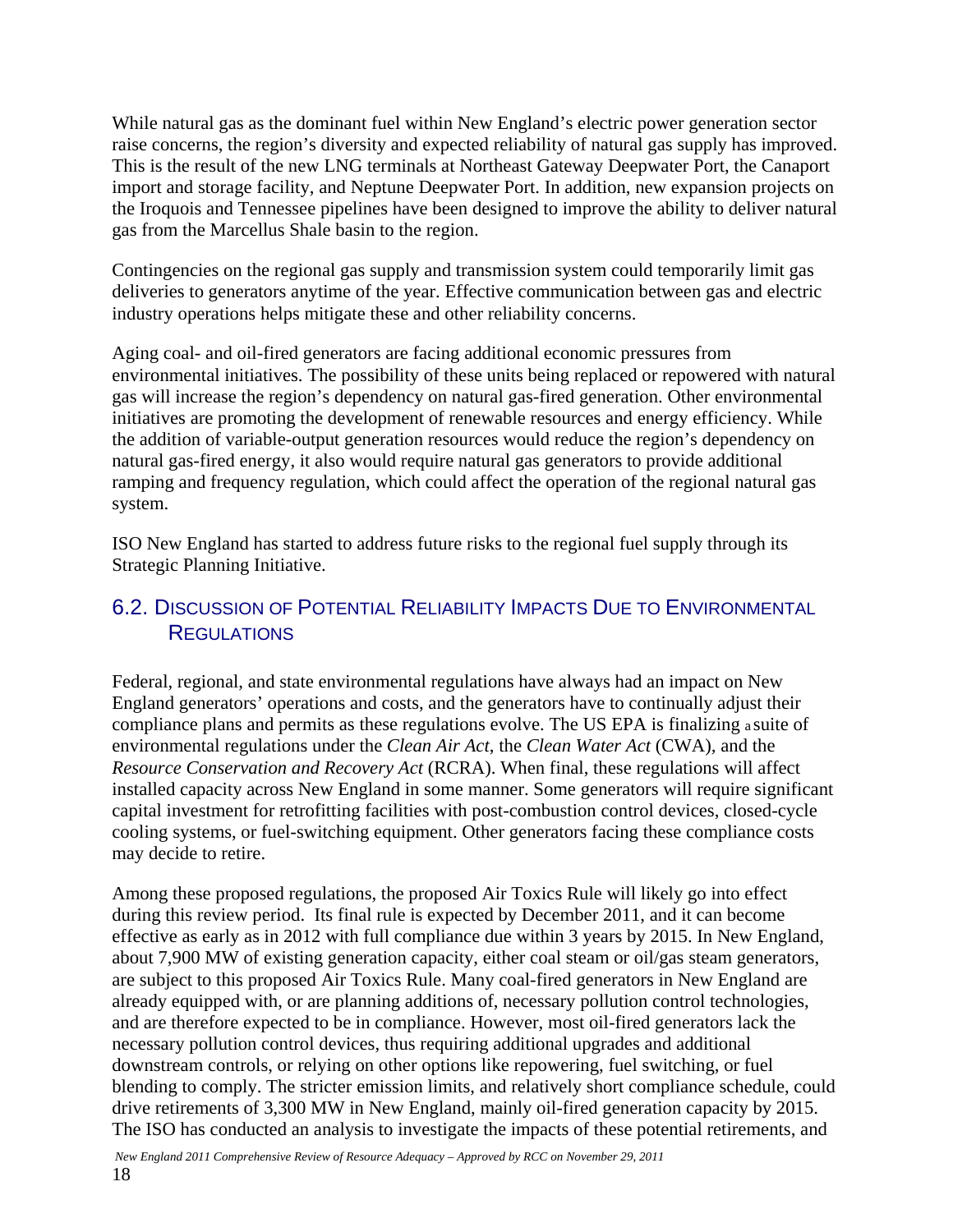found that the existing resources in New England are not adequate to satisfy the reliability needs. If all of these units would retire, New England would need to add 300 MW of resources for 2015, and 750 MW for 2016 to satisfy the regional reliability needs. These additional required resources may come from the development of new capacity resources, and/or capacity imports.

#### 6.3. DISCUSSION OF POTENTIAL RELIABILITY IMPACTS FROM INTEGRATION OF RENEWABLE AND DEMAND RESOURCES

Five New England states have Renewable Portfolio Standards (RPSs), and Vermont has a goal for increasing total generation from renewable resources. These Renewable Portfolio Standards represent state policy targets that load-serving entities (LSEs) (except for municipally owned utilities) must achieve. <sup>19</sup> These LSEs can meet their states' targets in a variety of ways. Developing renewable resources in the ISO Generation Interconnection Queue will likely be a major source for RPS compliance in the New England states.

From the April 1, 2011 ISO Generation Interconnection Queue, there are 62 renewable resource projects representing a total of 3,914 MW, with wind projects composing the largest share at 86%. Biomass projects account for 11% of the projects, and hydroelectric, landfill gas, and fuel cell projects make up the remaining 2%.

In December 2010, the ISO completed the comprehensive *New England Wind Integration Study* (NEWIS) that highlights the operational effects of large-scale wind integration in New England, including the effects of wind forecasting and large-scale wind power on the rest of the generation fleet.<sup>20</sup> NEWIS captured the unique characteristics of New England's electrical power system and wind resources—including historical load and ramping profiles, geography, topology, supplyand demand-side resource characteristics, and wind profiles—and the unique impacts that these characteristics can have on system operations and planning with increasing wind power penetration.21 In addition to reporting on the operational effects on large-scale wind integration, NEWIS recommends potential corrective actions to mitigate adverse operating conditions created or exacerbated by the variability and uncertainty of wind power.

The results of the NEWIS ultimately will serve as the basis for regional policies and practices by the ISO, wind project owners, and interconnecting transmission owners and may result in changes to the ISO tariff, operating procedures, and manuals. The ISO will continue to work with stakeholders through the usual ISO stakeholder processes to implement the study's findings determined to be necessary, which may require modifying market and reliability rules necessary to facilitate the large-scale integration of wind resources.

Since the inception of the forward capacity market, a large amount of demand-side supply resources has been integrated into the resource mix to meet New England's capacity needs. The amount of demand resources procured by the ISO through FCM was about 1,800 MW for 2010, and increased to about 3,400 MW for 2014. This represents about 6 to 10 percent of the total

*<sup>19</sup>Loadserving entities* are electric utility distribution companies, except for municipally owned utilities, that sell basic electrical energy service to end-use customers.

<sup>20</sup> GE Energy Applications and Systems Engineering, et al, *Final Report: New England Wind Integration Study* (December 5, 2010), http://www.iso-ne.com/committees/comm\_wkgrps/prtcpnts\_comm/pac/reports/2010/index.html.

<sup>&</sup>lt;sup>21</sup> The NEWIS methodology is discussed in more detail in RSP09, http://www.iso-ne.com/trans/rsp/2009/rsp09\_final.pdf.

*New England 2011 Comprehensive Review of Resource Adequacy – Approved by RCC on November 29, 2011*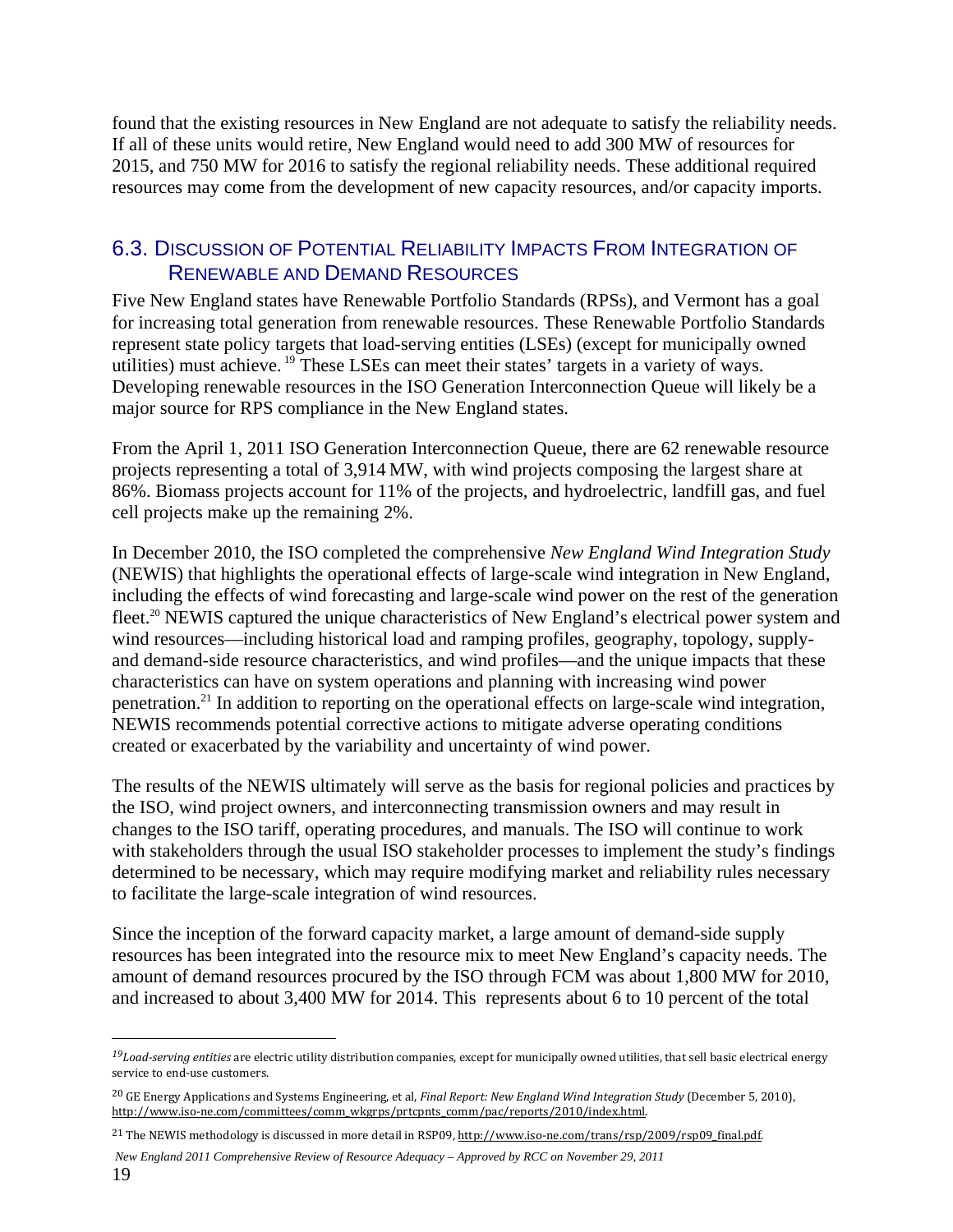resources needed to satisfy New England's Installed Capacity Requirements. Of these demand resources, about 60% are active demand resources that are dispatchable by the ISO. In order to reliably integrate the high level of demand resources into New England's system, the ISO has created new procedures that integrate these resources into system planning, system operations, and market operations. The ISO's real-time operational practices have been revised to improve the integration of large quantities of active demand resources. These changes include modifications to OP 4 and operator interfaces, the creation of demand-designated entities that can aggregate the operation of active demand resources, the establishment of dispatch zones for active demand resources, and the implementation of new communications infrastructure. Since summer 2010, the ISO has called upon these demand resources several times to mitigate tight the capacity situation, and they performed as expected.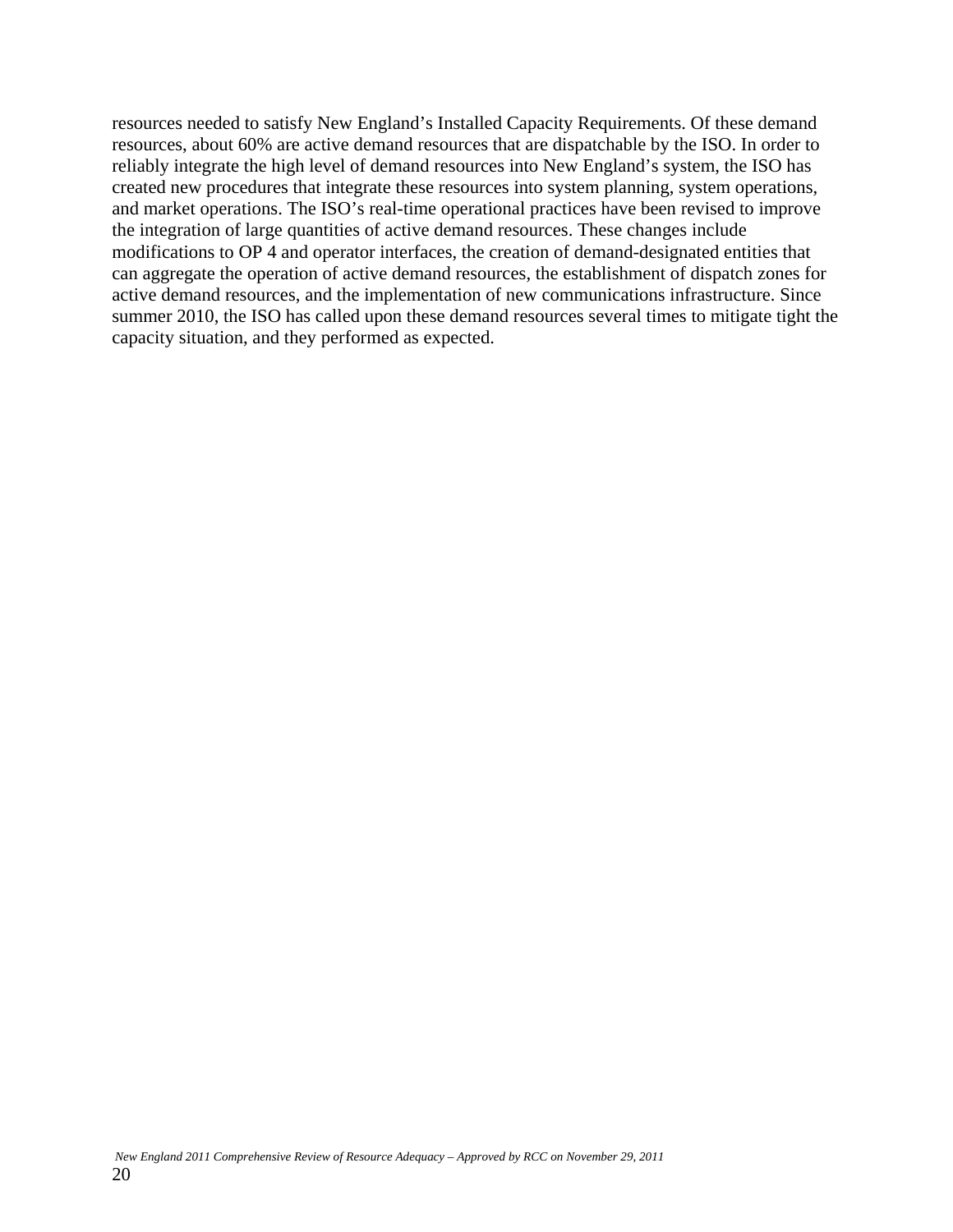# **APPENDIX**

#### **A Description of Resource Reliability Model**

GE MARS uses a sequential Monte Carlo simulation to compute the reliability of a system comprised of a number of interconnected areas containing generation and load. This Monte Carlo process simulates the year repeatedly (multiple replications) to evaluate the impacts of a widerange of possible random combinations of generator outages. The transmission system is modeled in terms of transfer limits (constraints) on the interfaces between interconnected areas. Chronological system histories are developed by combining randomly generated operating histories of the generating units and inter-area transfer limits with the hourly chronological loads. For each hour of the year, the program computes the isolated area margins based on the available capacity and demand in each area. GE MARS then uses a transportation algorithm to determine the extent to which areas with negative margin can be assisted by areas having positive (excess) margin, subject to the available transfer constraints between the areas. The program collects the statistics for computing the reliability indices, and proceeds to the next hour. After simulating all of the hours in the year, the program computes the annual indices and tests for convergence. If the simulation has not converged to an acceptable level, it proceeds to another replication of the study year; otherwise, it moves on to the next study year.

#### **A.1.1 Load Model**

#### **A.1.1.1 Hourly Loads**

GE MARS employs an 8760-hour chronological subarea load model. The load model currently used relies on an actual historical loads from the year 2002. This model is then scaled up to the summer peak for the future years being analyzed.

#### **A.1.1.2 Load Forecast Uncertainty**

The load forecast uncertainty was modeled on a seasonal basis, which accounts for the uncertainty due to weather variations.

#### **A.1.1.3 Demand of Entities that are Not Members of NEPOOL**

All the demands of entities within NEPOOL are modeled. The Maine Public Service (MPS) company demand is not modeled in this review because it is currently not a part of the ISO-NE Planning Coordinator area.

#### **A.1.1.4 Demand Side Management Programs**

The demand side programs included in this assessment are Demand Response resources that participate in New England's forward capacity market. The active demand resources, including Real-Time Demand Response Resources and Real-Time Emergency Generation Resources, provide real-time peak load relief at the request of ISO New England during, or in anticipation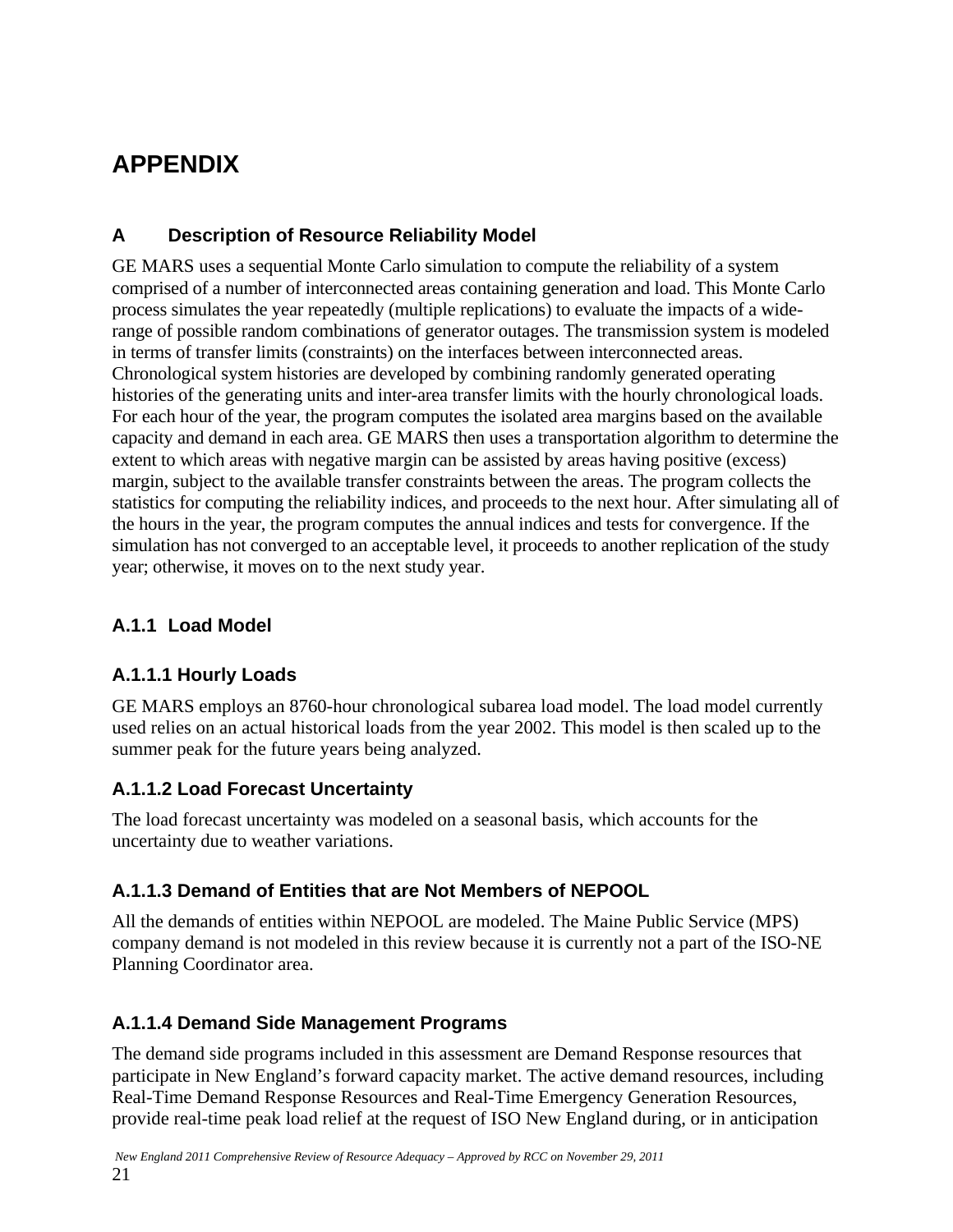of, expected operable capacity shortage conditions, where ISO-NE plans on implementing Operating Procedure No. 4, *Actions During a Capacity Deficiency*. The passive demand resources, which are non-dispatchable, include On-peak Demand Resources and Seasonal-Peak Demand Resources.

- An On-peak Demand Resource is a non-dispatchable measure that is not weather sensitive and its reduction in load will be measured during the hours ending 14:00 through 17:00, Monday through Friday on non-holidays during the months of June, July and August and the hours ending 18:00 through 19:00, Monday through Friday on nonholidays during the months of December and January.
- A Seasonal Peak Demand Resource is a non-dispatchable, weather-sensitive measure and its reduction in load will be measured during hours in which the actual, Real-Time hourly load for Monday through Friday on non-holidays, during the months of June, July, August, December, and January, as determined by the ISO, is equal to or greater than 90% of the most recent 50/50 system peak load forecast, as determined by the ISO, for the applicable summer or winter season.
- A Real-Time Demand Response Resource is a type of Demand Resource that is comprised of installed measures (e.g., products, equipment, systems, services, practices and/or strategies) on end-use customer facilities that: (i) curtail electrical usage in response to a Dispatch Instruction; and (ii) continue curtailing electrical usage until receiving Dispatch Instructions to restore electrical usage. Such measures include Load Management and Distributed Generation. The period of curtailment shall be consistent with Real-Time Demand Response Event Hours.
- A Real-Time Emergency Generation Resource is Distributed Generation whose Federal, State and/or local air quality permits limit operation in response to requests from the ISO to the times when the ISO implements voltage reductions of five percent of normal operating voltage that require more than 10 minutes to implement. A Real-Time Emergency Generation Resource must be capable of: (i) curtailing its end-use electric consumption from the New England grid within 30 minutes of receiving a Dispatch Instruction; and (ii) continuing that curtailment until receiving a Dispatch Instruction to restore consumption. The amount of Emergency Generators used to meet the ICR is currently limited to 600 MW, as stipulated in the market rules.

#### **A.1.2 Resource Unit Representation**

#### **A.1.2.1 Unit Ratings**

#### **A.1.2.1.1 Definition**

The ratings of all resources were based upon their seasonal Qualified Capacity values that are determined in accordance with the FCM market rules.

#### **A.1.2.1.2 Procedure for Verifying Ratings**

 *New England 2011 Comprehensive Review of Resource Adequacy – Approved by RCC on November 29, 2011*  22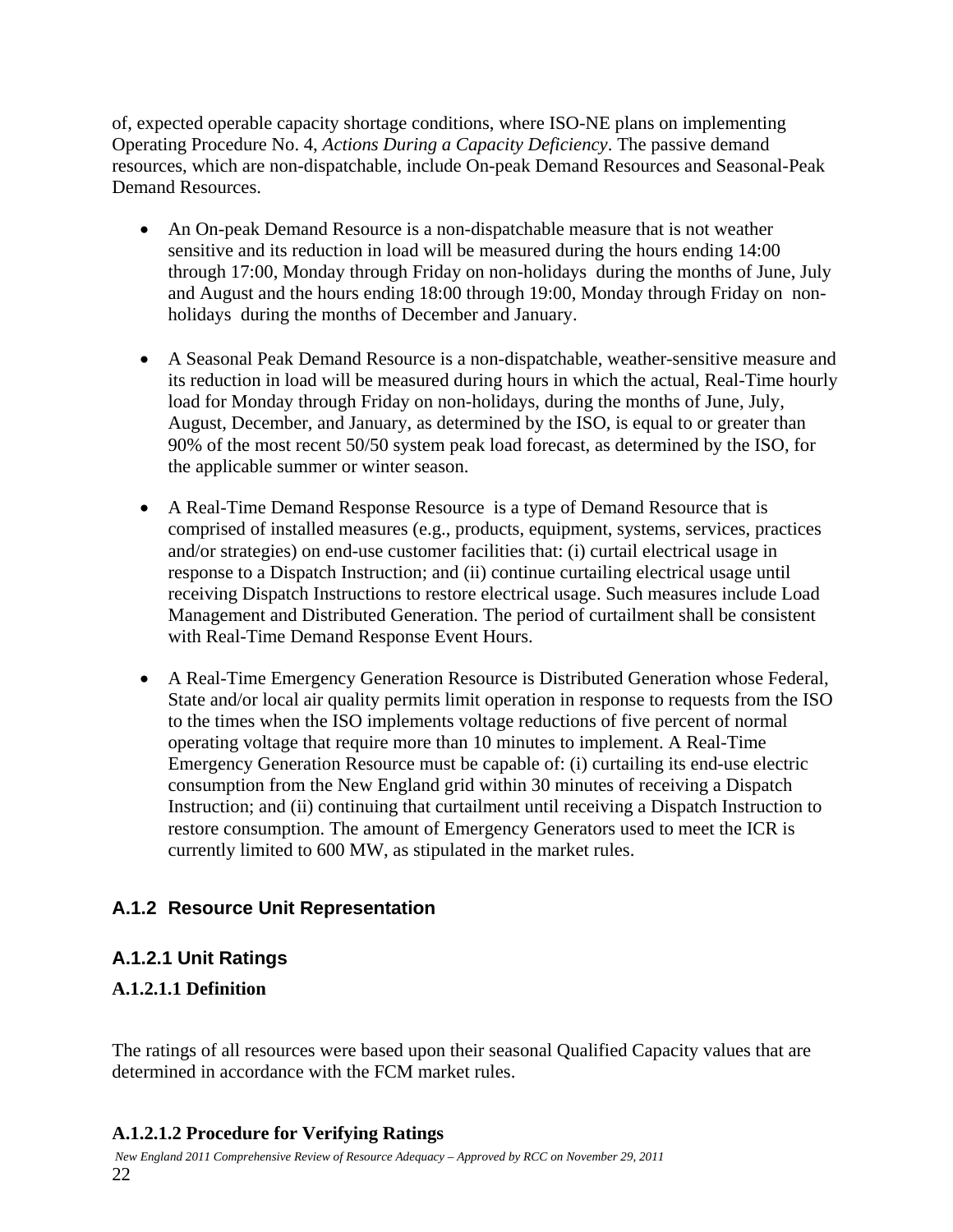Seasonal Claimed Capability of Generating Units

ISO-NE has the authority to initiate audits of all generating units to verify their Seasonal Claimed Capability. Audits are initiated by ISO-NE, ordering the generator output to be increased from its current operating level (if that level is below SCC) to its SCC. The unit is then required to hold the output at its SCC for a predefined time period. The required duration for a claimed capability audit is at least two hours and no more than eight hours, depending on the Capability Period and type of unit. In order to pass a claimed capability audit, a unit must demonstrate it can achieve average output greater than or equal to its Claimed Capability. Full details of the audit process can be found in the New England Manual for Installed Capacity, Manual M-20, Attachment D (Claimed Capability Audits) located at: http://www.iso-ne.com/rules\_proceds/isone\_mnls/index.html.

Qualified Capacity Value under FCM

The determination of the Qualified Capacity value of a resource for participation in the FCA is outlined in Section III. 13 – Forward Capacity Market of Market Rule 1 located at: http://www.iso-ne.com/regulatory/tariff/sect\_3/index.html.

The summer Qualified Capacity of a Generating Resource is calculated as the median of the most recent five summer Seasonal Claimed Capability (SCC) ratings with only positive, non-zero ratings included in the calculation.

The seasonal Qualified Capacity for Intermittent Power Resources, is calculated as the median of the net output during the Seasonal Intermittent Reliability Hours, of the most recent five summer periods.

The summer Qualified Capacity of a Demand Resource is rated using the summer seasonal Demand Reduction Value calculation which is dependent upon the Demand Resource type.

#### **A.1.2.2 Unit Unavailability Factors**

#### **A.1.2.2.1 Unavailability Factors Represented**

Forced outage rates, planned outages, and maintenance outages are represented for each resource in the reliability assessment.

#### **A.1.2.2.2 Sources of Unavailability Factors**

A 5-year, historical average of unit-specific forced outage assumptions is determined for each generating Resource, using its individual unit data of monthly  $EFORd<sup>22</sup>$  values from NERC's Generating Availability Data System (GADS). NERC GADS data submitted by generators to ISO-NE for the months of June 2006 through May 2011is used to create an EFORd value for each unit that submits such data. NERC Class Average data is used as a substitute for units that do not submit GADS data.

ISO-NE uses a 5-year historical average of actual generation during the daily peak periods as the expected Intermittent Power Resources' rating. This resource rating approach takes into account

 *New England 2011 Comprehensive Review of Resource Adequacy – Approved by RCC on November 29, 2011* 

<sup>&</sup>lt;sup>22</sup> The calculation methodology of EFORd can be found in ISO-NE Manual 20 at  $\frac{http://www.iso$ ne.com/rules\_proceds/isone\_mnls/M20/index.html.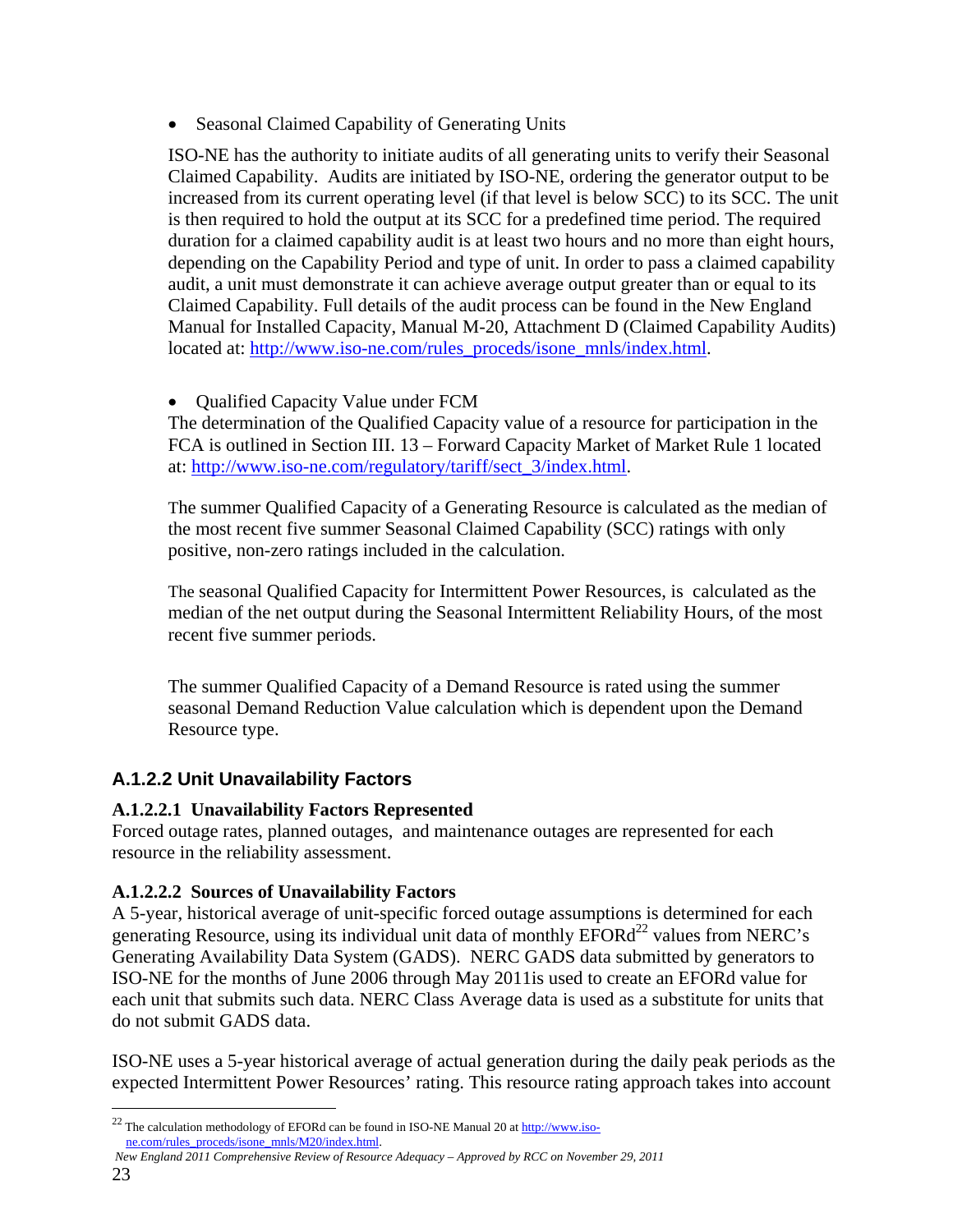the resources' physical and fuel availability. No additional availability factors are considered for these type of resources.

Passive demand resources, On-peak and Seasonal Peak demand resources, are considered as 100% available in the models. These resources are mainly from energy efficiency programs which are considered as always "*in service*" and as such are 100% available. Performance of active Demand Resources, the Real-Time Demand Response and Real-Time Emergency Generation Resources, are measured by actual response during historical events including audits and OP 4 events.

A weekly representation of a generator's scheduled outages is calculated for each unit, based on a 5-year historical average.

#### **A.1.2.2.3 Maturity Consideration**

NERC Class Average data is used as a substitute for immature units and new additions.

#### **A.1.2.2.4 Tabulation of Unavailability Factors**

Table 8 and 9 show the average unavailability factors used in this reliability assessment.

**Table 8 Generating Resource EFORd and Maintenance Weeks by Category** 

| Unit Type                 | <b>Assumed Weighted</b><br>EFORd(%) | <b>Assumed Maintenance</b><br>Weeks |
|---------------------------|-------------------------------------|-------------------------------------|
| Fossil                    | 6.9                                 | 5                                   |
| Combined Cycle            | 4.1                                 |                                     |
| Diesel                    | 6.8                                 |                                     |
| <b>Combustion Turbine</b> | 7.6                                 | 3                                   |
| <b>Nuclear</b>            | 1.8                                 | 4                                   |
| Hydro                     | 3.5                                 | 4                                   |
| Others                    | 14.4                                |                                     |
| System                    | 4.9                                 | 5                                   |

| Table 9 Demand Resources EFORd Assumptions by Category |  |  |  |
|--------------------------------------------------------|--|--|--|
|                                                        |  |  |  |

| Type                             | <b>Assumed Weighted</b><br>EFORd(%) | <b>Assumed Maintenance</b><br>Weeks |  |
|----------------------------------|-------------------------------------|-------------------------------------|--|
|                                  |                                     |                                     |  |
| <b>On-Peak Demand Resources</b>  |                                     |                                     |  |
| Seasonal Peak Demand Resources   |                                     |                                     |  |
| <b>Real-Time Demand Response</b> | 16                                  |                                     |  |
| Real-Time Emergency Generator    | 36                                  |                                     |  |

#### **A.1.2.3 Imports and Exports Representation**

Table 10 summarizes the capacity imports and exports with neighboring systems assumed for this assessment.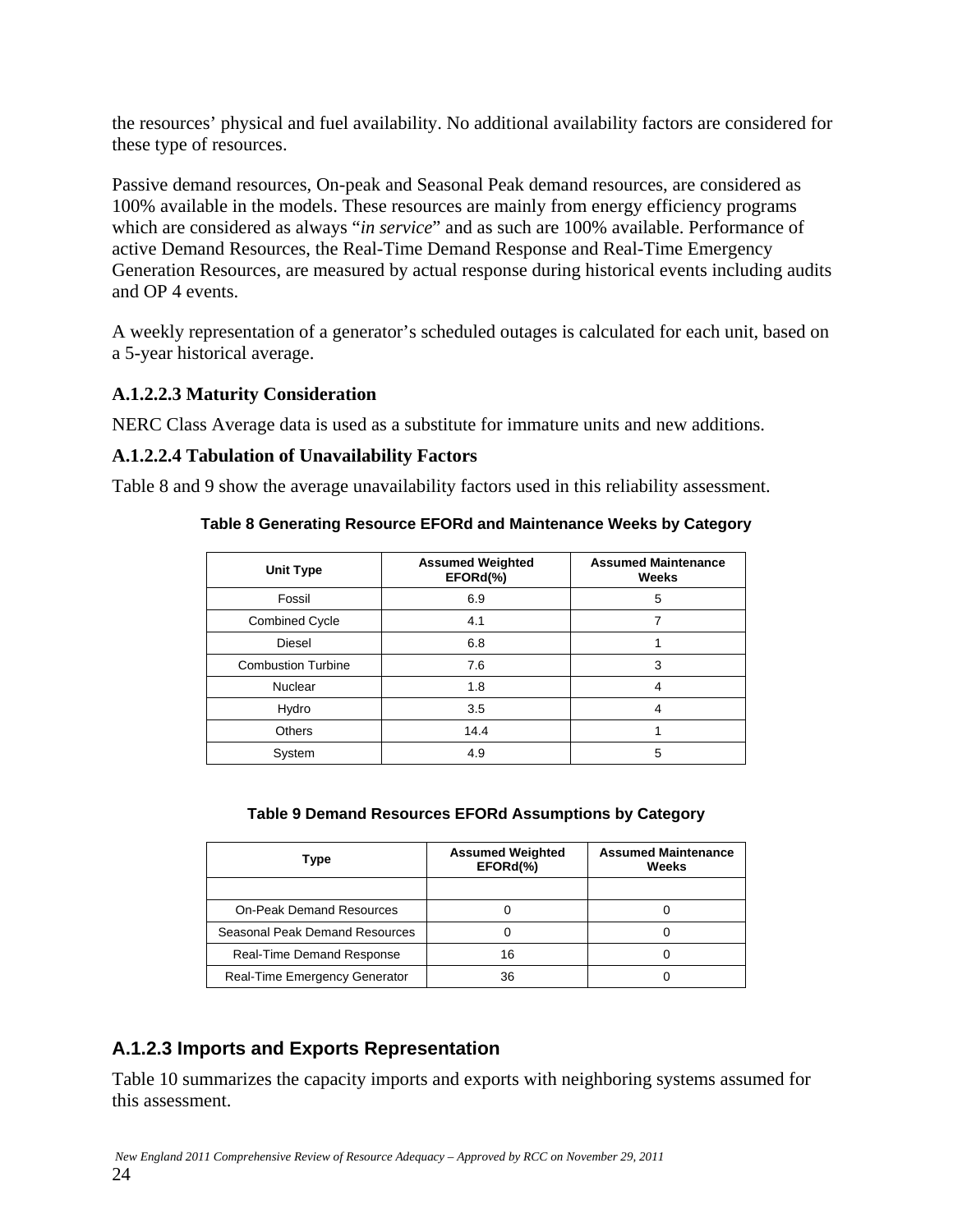|                                            | 2012 | 2013 | 2014 | 2015 | 2016 |
|--------------------------------------------|------|------|------|------|------|
| <b>Hydro Quebec Import</b>                 | 1527 | 1624 | 1688 | 253  | 31   |
| New York Import (via AC lines)             | 104  | 122  | 163  | 89   | 89   |
| New York Export (via Cross<br>Sound Cable) | 100  | 100  | 100  | 100  | 100  |

**Table 10 Capacity Import and Export Assumptions (MW)** 

#### **A.1.2.4 Retirements & Deactivations**

In this review, all resources that do not have capacity supply obligation are assume unavailable.

#### **A.1.3 Representation Of Interconnected Systems**

New England's directly interconnected neighboring bulk power systems are represented by tie benefits in this comprehensive review. These tie benefits are derived based on results of studies conducted with the GE MARS program. In these tie benefit studies, all the interconnected Areas are assumed to be at the 0.1 days/year resource adequacy criterion simultaneously. The Area's load, resource (including load and/or capacity relief assumed available from implementing emergency operating procedures) and transmission interface transfer limits are based on data that each Area has provided to NPCC for its studies. ISO-NE updates its tie benefit studies whenever it deems necessary. The tie benefit assumptions used in this review for 2012 to 2015 are based on results of the latest tie benefits studies. No tie benefits study has been conducted for year 2016, and the values of 2015 are assumed for 2016 in this assessment. Table 11 summarizes the tie benefit assumptions for this review.

| <b>Neighboring System</b> | $2012^{23}$ | $2013^{24}$ | $2014^{25}$ | $2015^{26}$ | 2016  |
|---------------------------|-------------|-------------|-------------|-------------|-------|
| Québec                    | 984         | 922         | 960         | 1,048       | 1,048 |
| New Brunswick             | 449         | 584         | 439         | 328         | 328   |
| New York                  | 319         | 194         | 290         | 300         | 300   |
| Total                     | 1,752       | 1,700       | 1,689       | 1,676       | 1,676 |

**Table 11 Assumed Tie Benefits From Neighboring System (MW)** 

#### **A.1.4 Modeling of Limited Energy Sources**

New England's pumped storage and hydro-electric units were considered available to meet daily and monthly peak loads except when they are on planned maintenance or forced outages.

### **A.1.5 Modeling of Demand Side Management (DSM)**

A description of the DSM programs were presented in Section A1.1.4.

### **A.1.6 Modeling of Resources**

<sup>&</sup>lt;sup>23</sup> http://www.iso-ne.com/committees/comm\_wkgrps/relblty\_comm/relblty/mtrls/2011/oct192011/index.html <sup>24</sup> http://www.iso-ne.com/committees/comm\_wkgrps/relblty\_comm/relblty/mtrls/2010/mar172010/index.html <sup>25</sup> http://www

<sup>&</sup>lt;sup>26</sup> http://www.iso-ne.com/committees/comm\_wkgrps/relblty\_comm/pwrsuppln\_comm/mtrls/2011/sep152011/index.html

*New England 2011 Comprehensive Review of Resource Adequacy – Approved by RCC on November 29, 2011*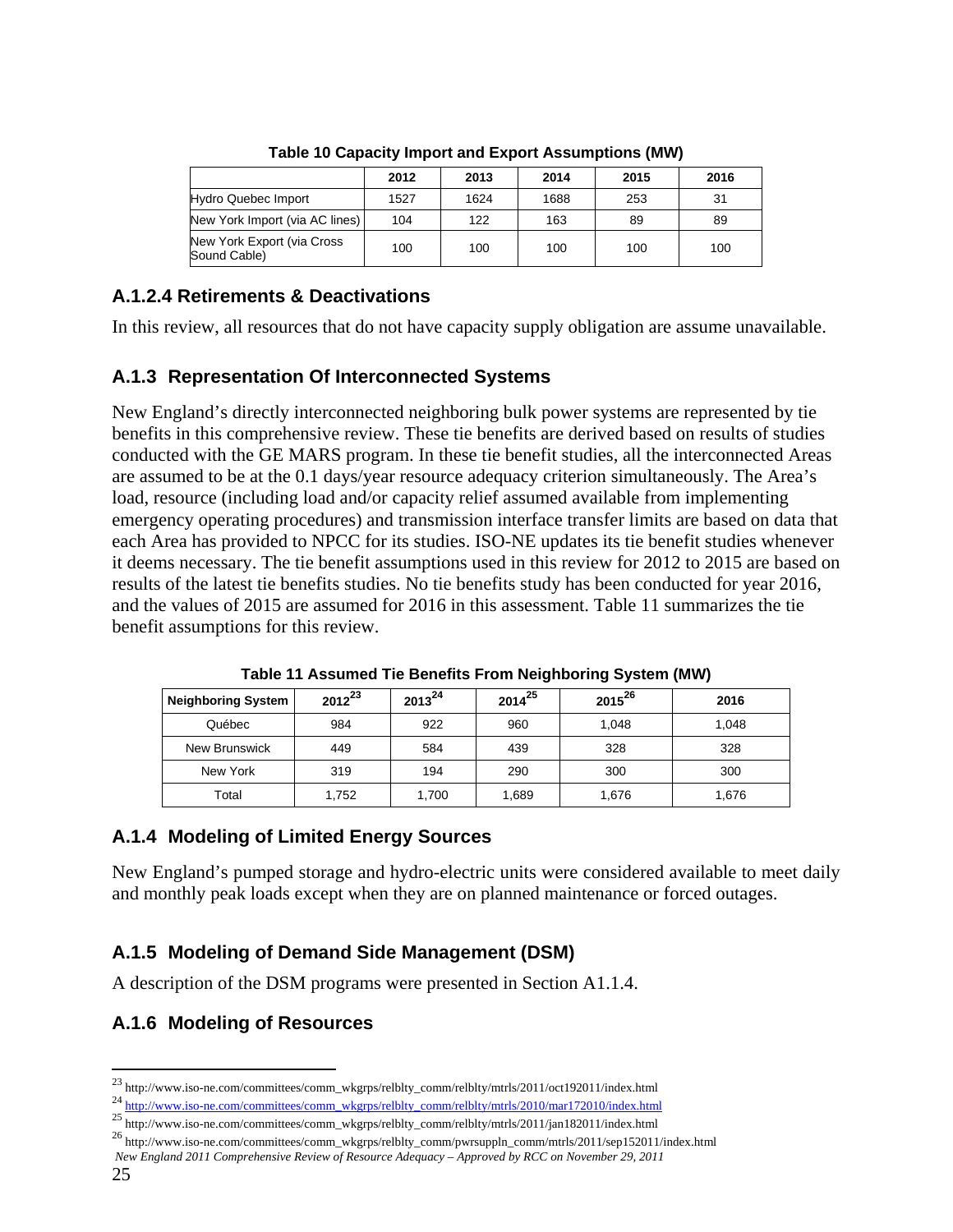Modeling of resources was as described in the above sections.

#### **A1.7 Other Assumptions**

Consistent with the ISO-NE's Regional System Plan, the New England system was modeled as 13 interconnected sub-areas, with predefined transmission interface limits between them. The transmission interface transfer capabilities between these sub-areas have been determined based on established ISO-NE and NPCC reliability criteria. These criteria are described, respectively, in ISO-NE Planning Procedure No. 3, *Reliability Standards for the New England Power Pool*, and NPCC Regional Reliability Reference Directory #127, *Design and Operation of Bulk Power System.* These criteria require that the interconnected bulk power supply system be designed for a level of reliability such that the loss of a major portion of the system, or unintentional separation of any portion of the system, will not result from reasonably foreseeable contingencies. Therefore, the system must be designed to meet representative contingencies as defined in those criteria. Contingencies are simulated to assess the potential for widespread cascading outages due to overloads, instability, or voltage collapse. New England's bulk power supply system must remain stable during and following the most severe of the contingencies specified in the criteria, with due regard to re-closing facilities and before making any manual system adjustments. Voltages, line loadings, and equipment loadings must be within normal limits for pre-disturbance conditions, and within applicable emergency limits following the contingencies specified in the criteria. Disturbances in New England must not adversely affect other NPCC Control Areas and vice versa. Conversely, the loss of small portions of the system may be tolerated, provided the reliability of the overall interconnected system is not jeopardized.

The transmission interfaces used in the reliability analysis represent potential limiting areas of New England's transmission system, which may become constrained under a variety of system conditions, generation patterns, or transmission topology. The most limiting transmission facility and critical contingency which limits the interface transfer, may change depending on unit dispatch, load level, load distribution, and transmission configuration. For modeling purposes, these interface limits are shown as static. Interfaces composed of one or more transmission facilities have been defined to gauge the amount of power which can be transferred between or through various areas before a transmission limitation is reached. Figure 4 shows the New England sub-area representation.

<sup>27</sup> https://www.npcc.org/Standards/Directories/Directory%201%20-

<sup>%20</sup>Design%20and%20Operation%20of%20the%20Bulk%20Power%20System%20Full%20Member%20Approval%20December%2001,%2 02009%20GJD.pdf

*New England 2011 Comprehensive Review of Resource Adequacy – Approved by RCC on November 29, 2011*  26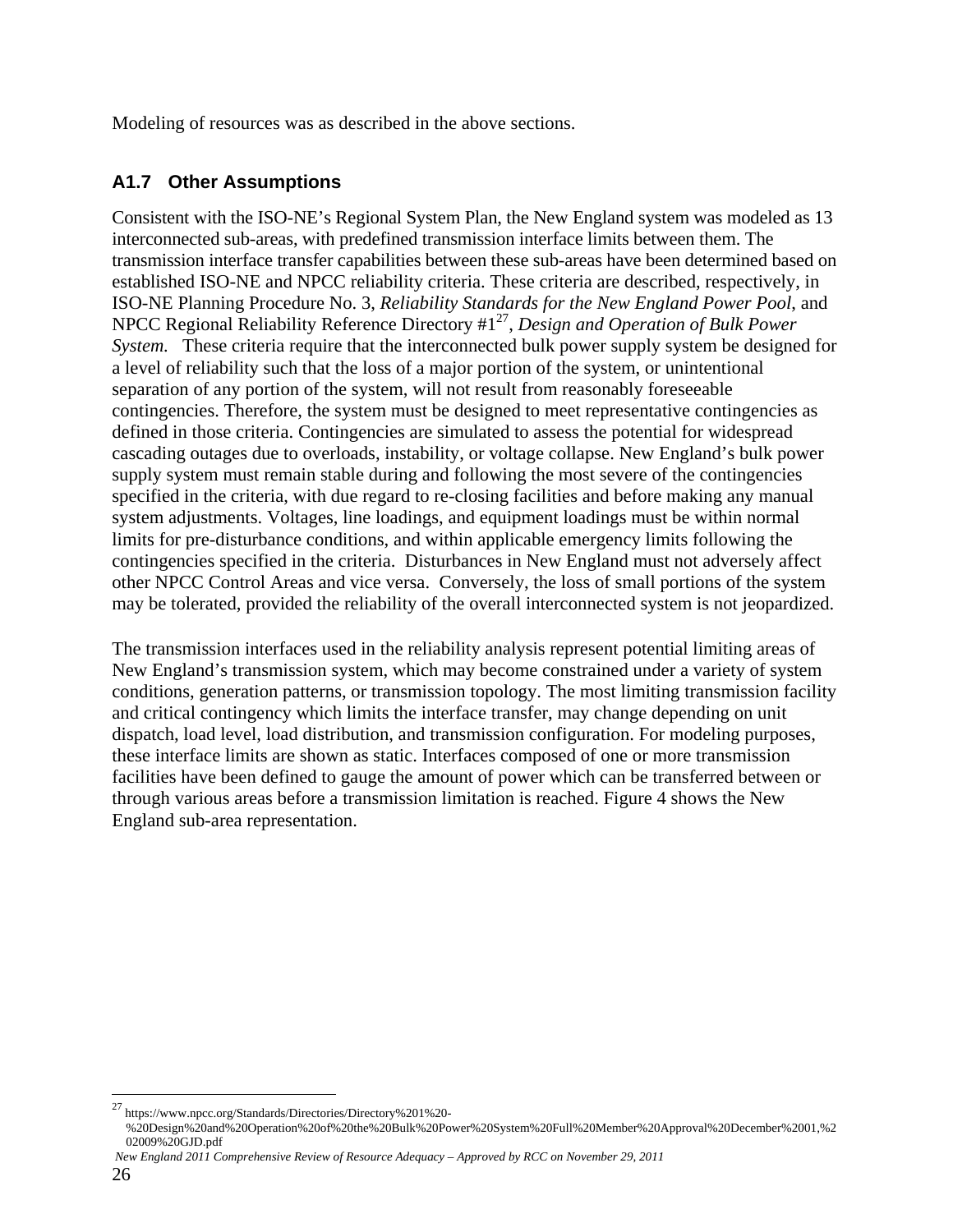

#### **Figure 4 New England Sub-Area Representation**

#### **Sub-areas**

| <b>BHE</b>    | Northeastern Maine                                                                  |
|---------------|-------------------------------------------------------------------------------------|
| МE            | Western & Central Maine / Saco Valley, New Hampshire                                |
| <b>SME</b>    | Southeastern Maine                                                                  |
| NH            | Northern, Eastern, & Central New Hampshire / Eastern Vermont $\&$                   |
|               | Southwestern Maine                                                                  |
| <b>VT</b>     | Vermont / Southwestern New Hampshire                                                |
| <b>BOSTON</b> | Greater Boston, including North Shore                                               |
| CMA/NEMA -    | <b>Central Massachusetts / Northeastern Massachusetts</b>                           |
| <b>WMA</b>    | <b>Western Massachusetts</b>                                                        |
| <b>SEMA</b>   | Southeastern Massachusetts / Newport, Rhode Island                                  |
| RI.           | Rhode Island / bordering Massachusetts                                              |
| <b>CT</b>     | Northern and Eastern Connecticut                                                    |
| <b>SWCT</b>   | Southwestern Connecticut                                                            |
| <b>NOR</b>    | Norwalk / Stamford, Connecticut                                                     |
|               | ND HO and NV nonnagent the New Duringwick Orcharge and New York holomoins anthonity |

NB, HQ and NY represent the New Brunswick, Québec and New York balancing authority respectively.